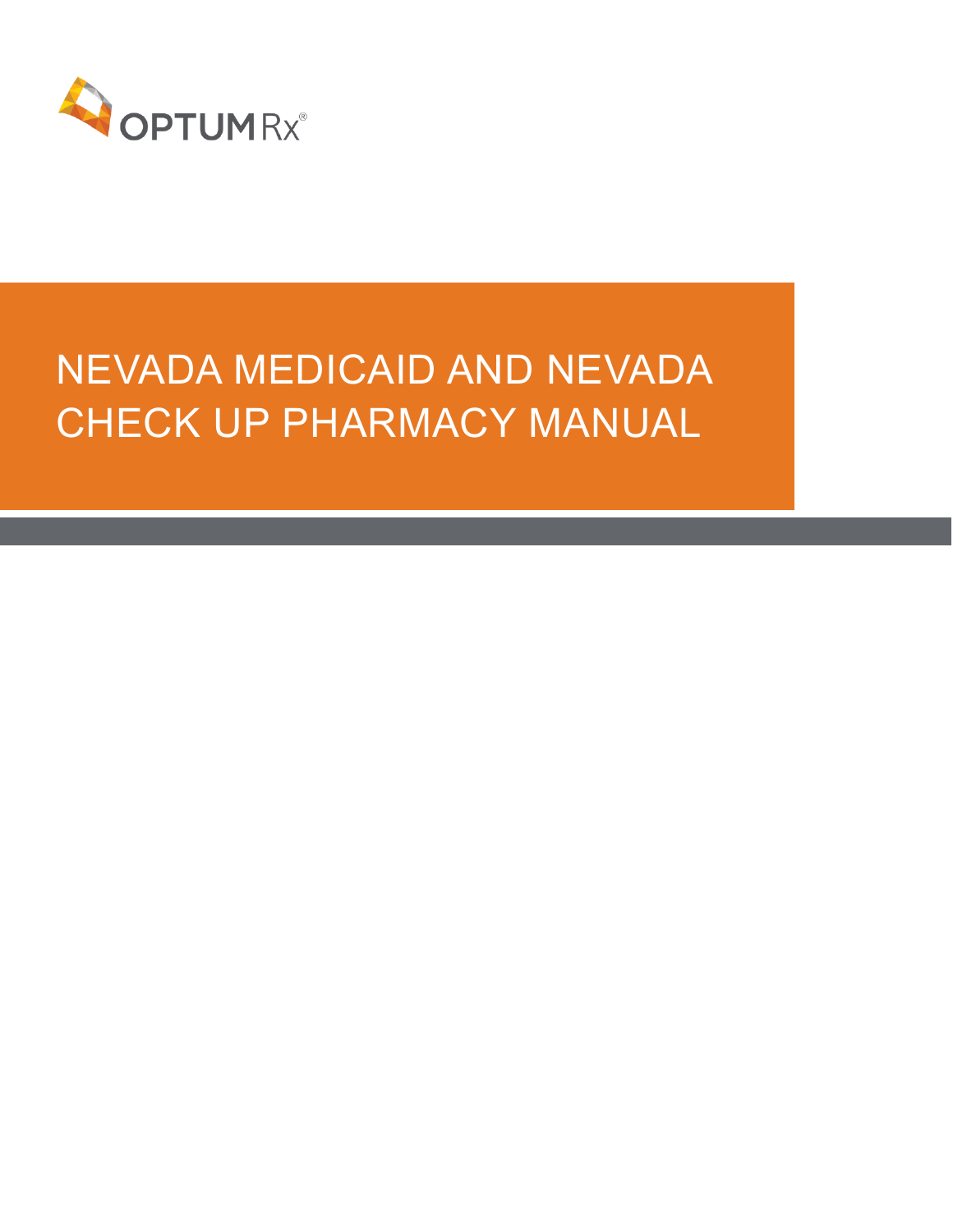

# **Copyright© 2022 by OptumRx, Inc. All rights reserved.**

This document is intended to be a helpful resource to OptumRx Pharmacies providing services to Nevada Medicaid and Nevada Check Up recipients. A copy of this document is posted on the Nevada Medicaid website for ease of reference. The manual is updated regularly with program changes. The most current version of the manual can be found by following the links on the Nevada Medicaid website [\(https://www.medicaid.nv.gov\)](https://www.medicaid.nv.gov/).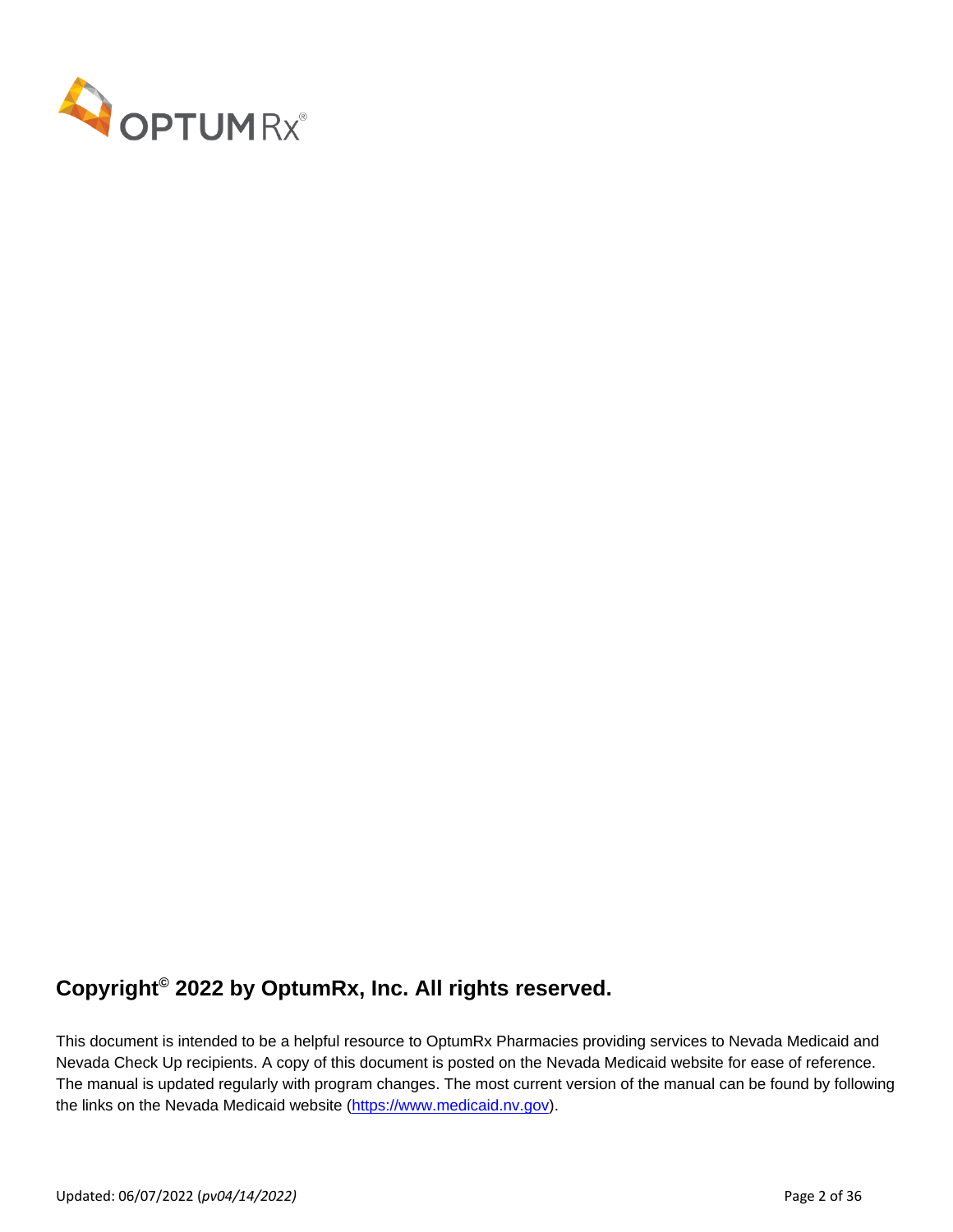

# TABLE OF CONTENTS

| 1.0  |                                                                                                   |  |
|------|---------------------------------------------------------------------------------------------------|--|
| 1.1  |                                                                                                   |  |
| 1.2  |                                                                                                   |  |
| 1.3  |                                                                                                   |  |
| 1.4  |                                                                                                   |  |
| 2.0  |                                                                                                   |  |
| 2.1  |                                                                                                   |  |
| 2.2  |                                                                                                   |  |
| 3.0  |                                                                                                   |  |
| 3.1  |                                                                                                   |  |
| 3.2  |                                                                                                   |  |
| 3.3  |                                                                                                   |  |
| 3.4  |                                                                                                   |  |
| 3.5  |                                                                                                   |  |
| 3.6  |                                                                                                   |  |
| 3.7  |                                                                                                   |  |
| 3.8  |                                                                                                   |  |
| 3.9  |                                                                                                   |  |
| 3.10 |                                                                                                   |  |
| 3.11 |                                                                                                   |  |
| 3.12 |                                                                                                   |  |
| 3.13 |                                                                                                   |  |
| 3.14 | Drugs Covered Under Fee-for-Service Medicaid for Recipients with Medicaid Managed Care (MCO Carve |  |
| 3.15 |                                                                                                   |  |
| 3.16 |                                                                                                   |  |
| 3.17 |                                                                                                   |  |
| 3.18 |                                                                                                   |  |
| 3.19 |                                                                                                   |  |
| 3.20 |                                                                                                   |  |
| 3.21 |                                                                                                   |  |
| 3.22 |                                                                                                   |  |
| 3.23 |                                                                                                   |  |
| 3.24 |                                                                                                   |  |
| 3.25 |                                                                                                   |  |
| 3.26 |                                                                                                   |  |
| 3.27 |                                                                                                   |  |
| 3.28 |                                                                                                   |  |
| 3.29 | Use of Pharmacy Drug Discount Cards by Recipients and Retro-Eligible Refunds25                    |  |
| 3.30 |                                                                                                   |  |
|      |                                                                                                   |  |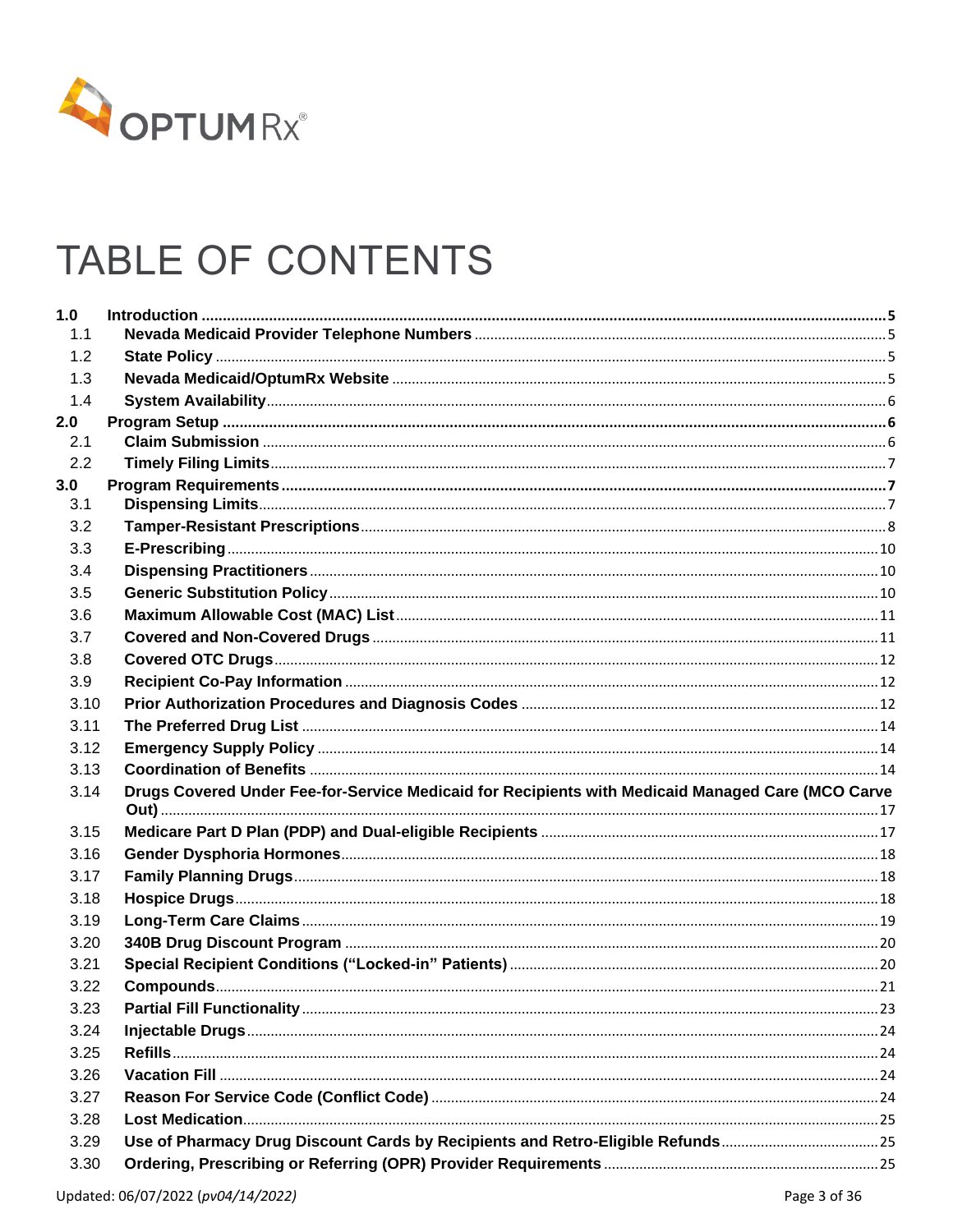

| 3.31 |  |
|------|--|
| 4.0  |  |
| 4.1  |  |
| 4.2  |  |
| 4.3  |  |
| 5.0  |  |
| 5.1  |  |
| 5.2  |  |
| 5.3  |  |
| 5.4  |  |
| 5.5  |  |
| 5.6  |  |
| 6.0  |  |
| 7.0  |  |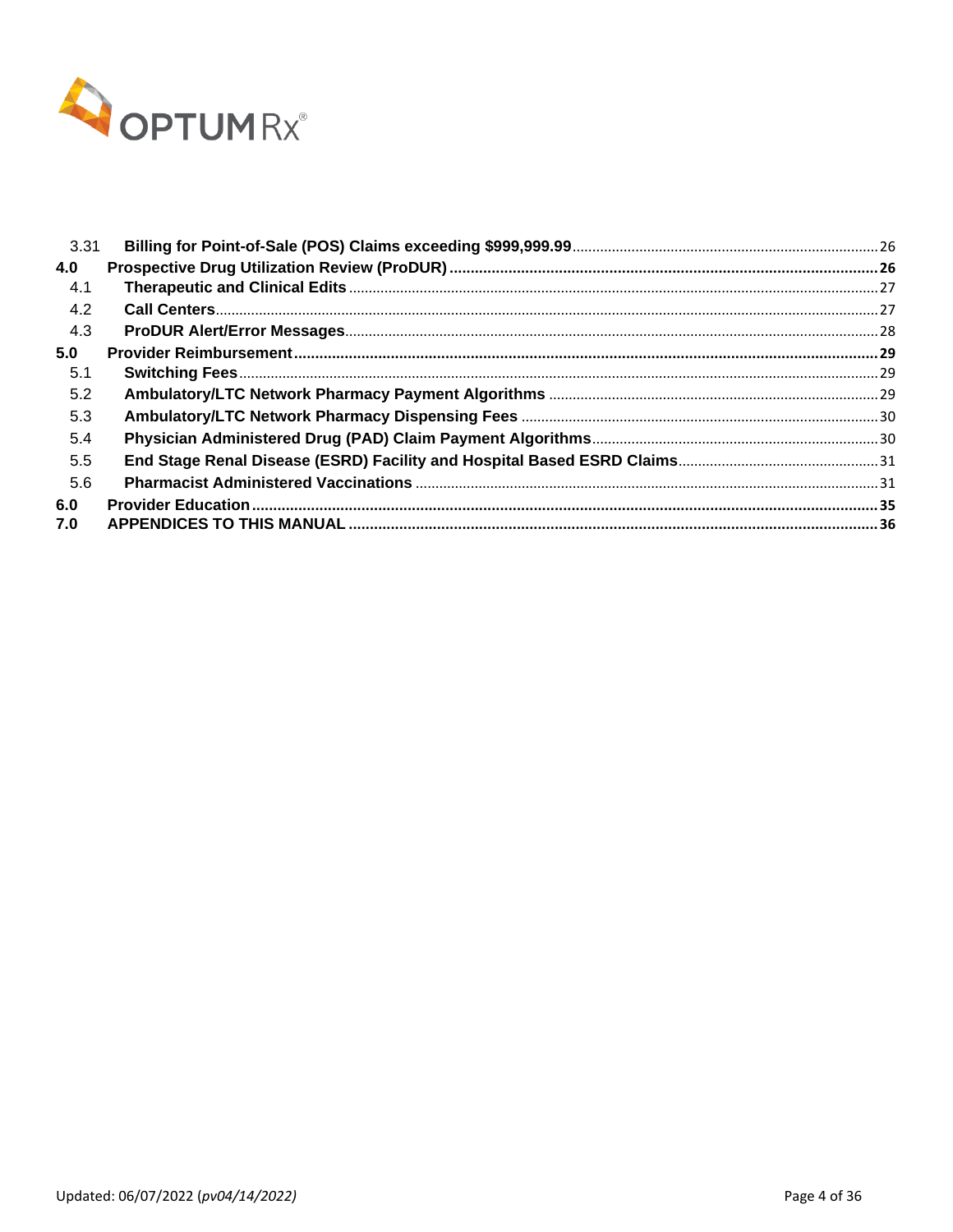

## <span id="page-4-0"></span>**1.0 INTRODUCTION**

Effective January 1, 2012, the Point-of-Sale (POS) system required pharmacies to submit claims to OptumRx electronically in the National Council for Prescription Drug Programs (NCPDP) standardized Version 5.1 or Version D.0; lower versions would not be accepted. Effective **April 1, 2012**, NCPDP Version D.0 is the only version accepted. After submission, OptumRx will respond to the pharmacy provider with information regarding recipient eligibility, Nevada Medicaid allowed amount, applicable Prospective Drug Utilization Review (ProDUR) messages, and applicable Rejection messages. ProDUR messages will be returned in the DUR response fields; other important related information will be displayed in the free form message area. It is extremely important that pharmacies display all messages exactly as returned by OptumRx.

All arrangements with switching companies should be handled directly by the pharmacy with their preferred switching company. Pharmacies must submit claims within 90 days of the date of service.

# <span id="page-4-1"></span>1.1 **NEVADA MEDICAID PROVIDER TELEPHONE NUMBERS**

| <b>Responsibility</b>                                            | <b>Phone Numbers</b>               | <b>Availability</b> |
|------------------------------------------------------------------|------------------------------------|---------------------|
| <b>OptumRx Technical Call</b><br>Center (Pharmacy Help<br>Desk)  | 866-244-8554                       | 24/7/365            |
| <b>OptumRx Clinical Call</b><br>Center (Prior<br>Authorizations) | 855-455-3311<br>855-455-3303 (fax) | 24/7/365            |

## 1.2 **STATE POLICY**

<span id="page-4-2"></span>Nevada Medicaid State policy is in Chapter 1200 of the Medicaid Services Manual (MSM). The MSM is on the Division of Health Care Financing and Policy (DHCFP) website at [http://dhcfp.nv.gov](http://dhcfp.nv.gov/)

#### 1.3 **NEVADA MEDICAID/OPTUMRX WEBSITE**

<span id="page-4-3"></span>Announcements, meeting dates and policy updates are posted to the Nevada Medicaid/OptumRx website as they become available. It is recommended that users visit [https://www.medicaid.nv.gov](https://www.medicaid.nv.gov/) weekly to view the latest information. Pharmacy information is under the "Pharmacy" menu.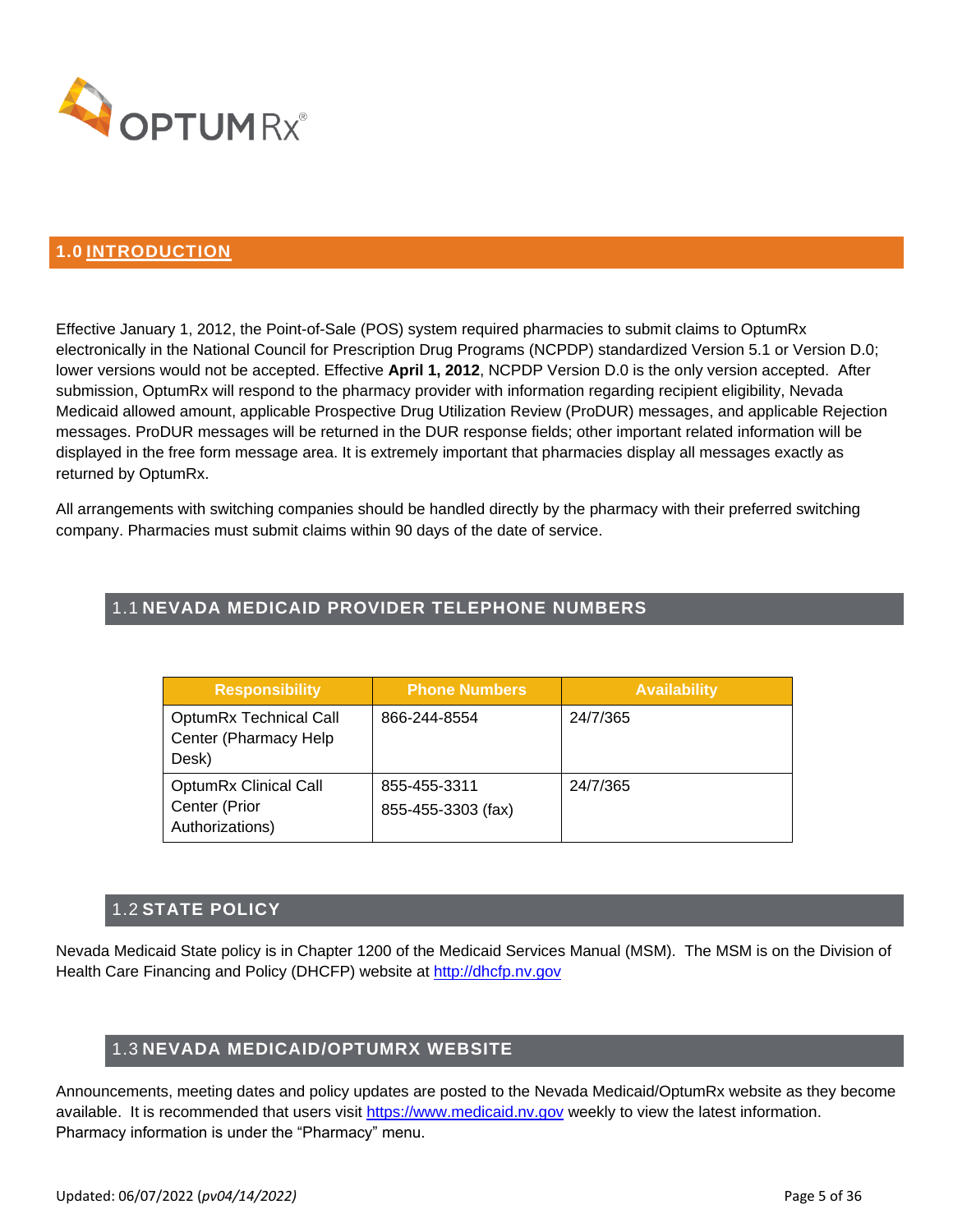

# 1.4 **SYSTEM AVAILABILITY**

<span id="page-5-0"></span>The POS system is available 24 hours per day 7 days a week 365 days per year except during scheduled routine maintenance. In the rare instance the POS system is down for any reason, hold your claims until online capability resumes. Announcements will be posted at [https://www.medicaid.nv.gov](https://www.medicaid.nv.gov/) when the POS system is not available outside of scheduled maintenance.

## <span id="page-5-2"></span><span id="page-5-1"></span>**2.0 PROGRAM SETUP**

## 2.1 **CLAIM SUBMISSION**

- NCPDP version 5.1 format was accepted for all POS submissions through **March 31, 2012.**
- NCPDP version D.0 format was accepted for all POS submissions beginning **January 1, 2012.**
- NCPDP version D.0 format is the only accepted format for all POS submissions beginning **April 1, 2012.**
- No other POS claim submission formats are accepted.

The following list provides important identification numbers for this program:

| ANSI BIN #                 | 001553                         |  |
|----------------------------|--------------------------------|--|
| <b>Processor Control #</b> | <b>NVM</b>                     |  |
| Provider ID #              | National Provider Identifier   |  |
| Cardholder ID #            | NV Medicaid Pharmacy ID Number |  |
| Prescriber ID #            | National Provider Identifier   |  |
| <b>Product Code</b>        | National Drug Code (NDC)       |  |

- A group number is not needed for a Nevada Medicaid transaction.
- The Nevada Medicaid Pharmacy card will list the recipient's ID number, name and date of birth.
- This recipient information must be entered **exactly** as it appears on the card (including any hyphens, apostrophes, etc.)
- A middle initial is not mandated.



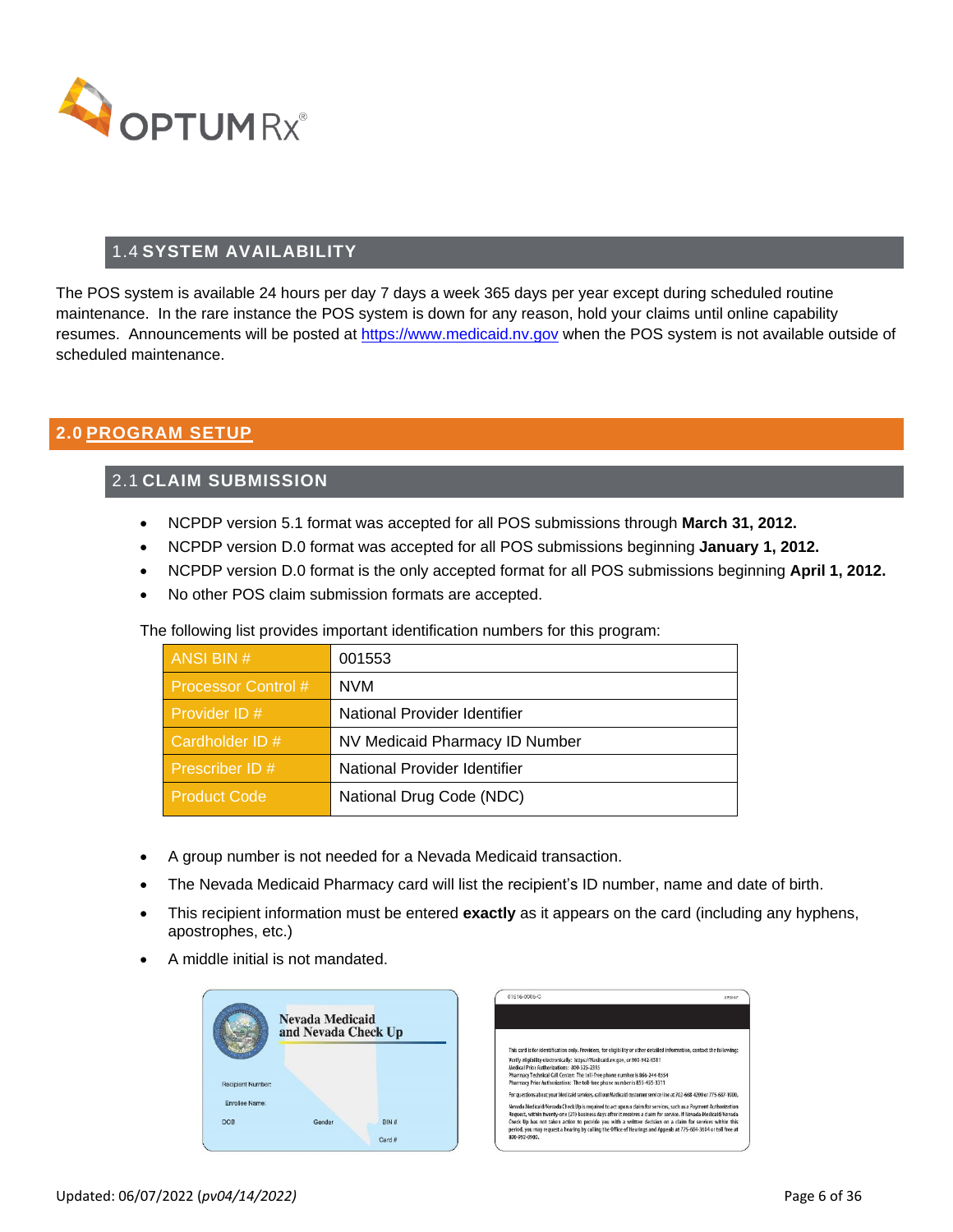

# 2.2 **TIMELY FILING LIMITS**

<span id="page-6-0"></span>Most pharmacies submit point-of-sale claims at the time of dispensing; however there may be extenuating circumstances that require a claim to be submitted after being dispensed.

- For all original claims and adjustments, the timely filing limit from the date of service (DOS) is 180 days.
- For all original claims and adjustments involving other third party payers, the timely filing limit from the date of service (DOS) is 365 days.
- Claims for persons who are retroactively determined eligible for Medicaid must be received no later than 180 days after the date of eligibility determination or the date of service, whichever is later.
	- Claims that exceed the prescribed timely filing limit are denied.
		- o (NCPDP EC #81/Timely Filing Exceeded).
	- Providers should contact the **OptumRx Technical Call Center at 1-866-244-8554** for late claim override consideration.

# <span id="page-6-2"></span><span id="page-6-1"></span>**3.0 PROGRAM REQUIREMENTS**

## 3.1 **DISPENSING LIMITS**

#### **Days' Supply**

• There is a per claim day supply maximum of 34 days\*.

| *Drug Agents which allow up to 100 days' supply                       |                             |  |  |
|-----------------------------------------------------------------------|-----------------------------|--|--|
| Anticonvulsants                                                       | <b>Thyroid Preparations</b> |  |  |
| *Drug Agents which require 90-100 days after<br>one-time initial fill |                             |  |  |
| Contraceptives, Topical                                               | Antiarrhythmics             |  |  |
| Estrogens                                                             | Progesterone                |  |  |
| Contraceptives, Oral                                                  | Antidiabetics               |  |  |
| Antihypertensives                                                     | Cardiac Glycosides          |  |  |
| Antianginals                                                          | Diuretics                   |  |  |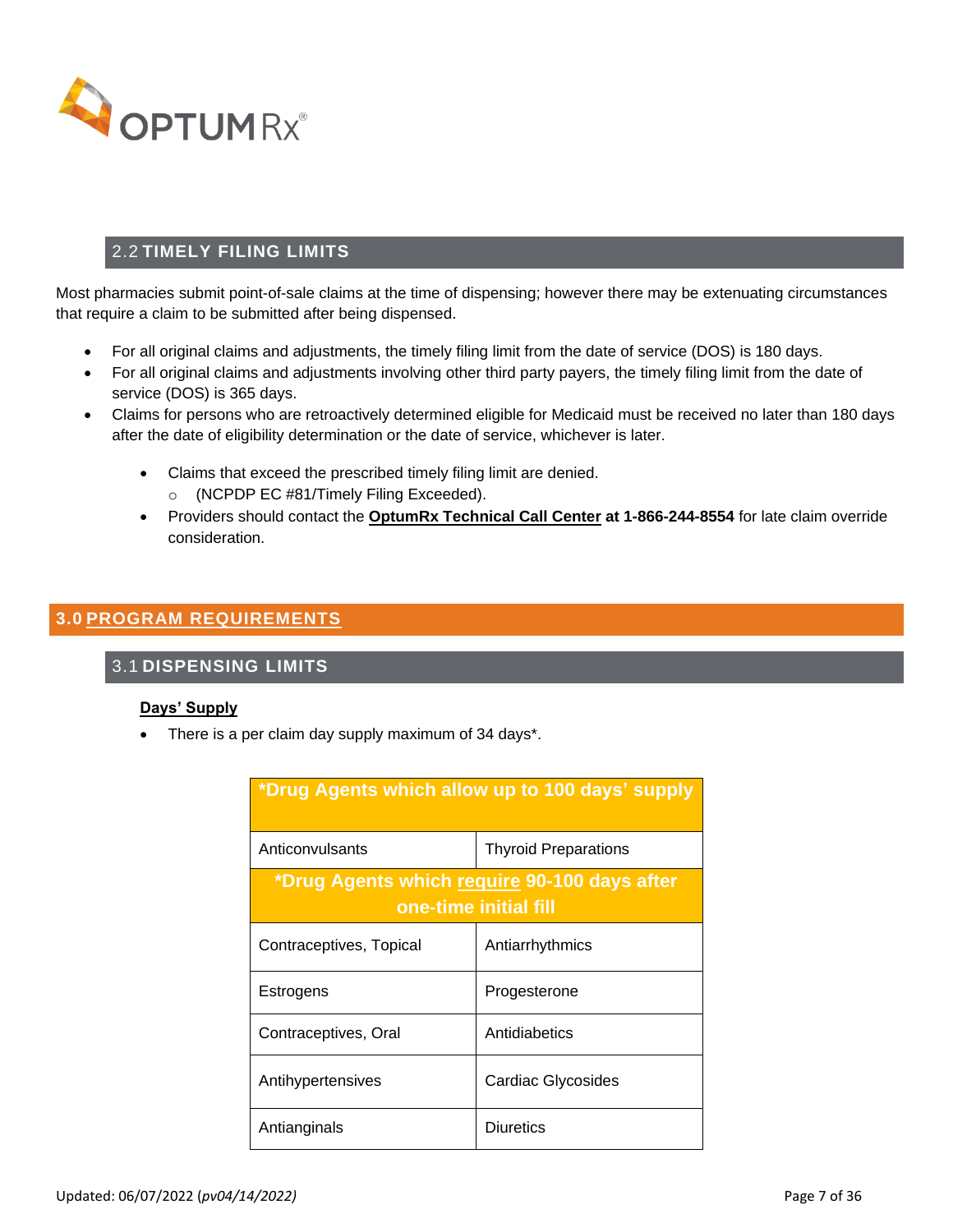

• If 80% of a non-controlled or 90% of a controlled medication has been utilized (the system will calculate back to the original fill date) the system will automatically allow the claim to go through. If 80% of a noncontrolled or 90% of a controlled medication has not been used, the system will message back the next date the prescription may be filled.

#### **Dose/Duration**

- All claims are interrogated against the Preferred Drug List (PDL), benefit requirements and DUR criteria. A complete listing of prior authorization criteria, step therapy requirements, quantity limits, and duration of therapy edits can be found online through the DHCFP's website [\(http://dhcfp.nv.gov\)](http://dhcfp.nv.gov/).
- All claims are interrogated for compliance with state and federal requirements.
- Prescriptions must be dispensed pursuant to the orders of a physician or legally authorized prescriber. Any subsequent refills may be dispensed not more than one year from the date the prescription was written (or earlier whenever legally dictated).
- Schedule II controlled substances (CIIs) may not be refilled; a new prescription is required for each fill.
- Controlled drugs other than CIIs may be refilled, pursuant to the order of a physician or legally authorized prescriber, up to five refills or six months, whichever comes first.
- Non-controlled drugs may be refilled, pursuant to the order of a physician or legally authorized prescriber, up to one year.

#### **Oral Contraceptives**

- Oral contraceptives can be filled up to a 12-month supply after an initial 3-month supply followed by a 9 month supply.
- Subsequent prescriptions may continue to be filled for up to 12 months.

## 3.2 **TAMPER-RESISTANT PRESCRIPTIONS**

<span id="page-7-0"></span>**Medicaid is mandated by federal statute to require all written (non-electronic) prescriptions for all outpatient drugs for Medicaid recipients to be on tamper-resistant prescription pads.** This requirement does not apply to eprescriptions transmitted to the pharmacy, prescriptions faxed to the pharmacy or prescriptions communicated to the pharmacy by telephone by a prescriber.

## **As of October 1, 2008, prescriptions are required to have a minimum of one feature from each of the three Centers for Medicare & Medicaid Services (CMS) categories listed below:**

1) Industry-recognized feature(s) designed to prevent unauthorized copying.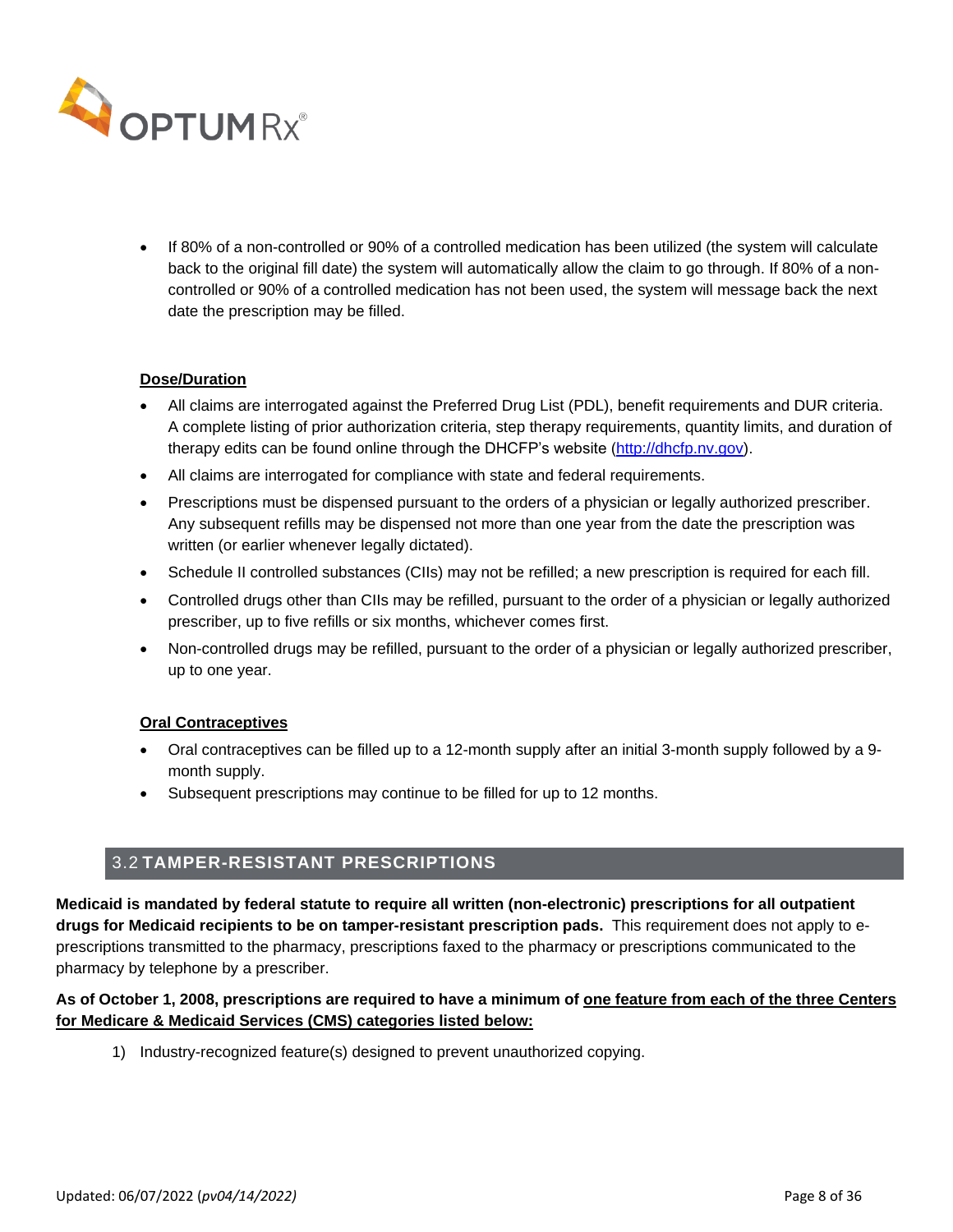

| <b>Feature</b>                    | <b>Description</b>                                                                                                                                                                               |  |
|-----------------------------------|--------------------------------------------------------------------------------------------------------------------------------------------------------------------------------------------------|--|
| "Void" or "Illegal"<br>pantograph | The word "Void" appears when the prescription is photocopied. Due to the word<br>"Void" on faxed prescriptions, this feature requires the pharmacy to document if<br>the prescription was faxed. |  |
| Watermarking                      | Special paper containing "watermarking."                                                                                                                                                         |  |

2) Industry-recognized feature(s) designed to prevent erasure or modification written by the prescriber.

| <b>Feature</b>                                                                                         | <b>Description</b>                                                                                                                                                                                                                                                                                                                                                                                                                                    |
|--------------------------------------------------------------------------------------------------------|-------------------------------------------------------------------------------------------------------------------------------------------------------------------------------------------------------------------------------------------------------------------------------------------------------------------------------------------------------------------------------------------------------------------------------------------------------|
| Quantity check off<br>boxes with refill<br>indicator (circle or<br>check number of<br>refills or "NR") | In addition to the written quantity on the prescription, quantities are indicated in<br>ranges. It is recommended that ranges be 25's with the highest being "151 and<br>over." The range box corresponding to the quantity prescribed MUST be<br>checked for the prescription to be valid.<br>Indicates the number of refills on the prescription. Refill number must be used to<br>be a valid prescription. Document if the prescription was faxed. |
| Uniform non-white<br>background color                                                                  | Background that consists of a solid color or consistent pattern that has been<br>printed onto the paper. This will inhibit a forger from physically erasing written or<br>printed information on a prescription form. If someone tries to erase or copy, the<br>consistent background color will look altered and show the color.                                                                                                                     |

3) Industry-recognized feature(s) designed to prevent use of counterfeit prescription forms.

| <b>Feature</b>                                                | <b>Description</b>                                                                           |
|---------------------------------------------------------------|----------------------------------------------------------------------------------------------|
| Security features and descriptions listed on<br>prescriptions | Complete list of the security features on the prescription<br>paper for compliance purposes. |
| Heat sensing imprint                                          | By touching the imprint or design, the imprint will<br>disappear.                            |

**NOTE: Be advised that all prescriptions paid for by Nevada Medicaid must follow these state/federal regulations.**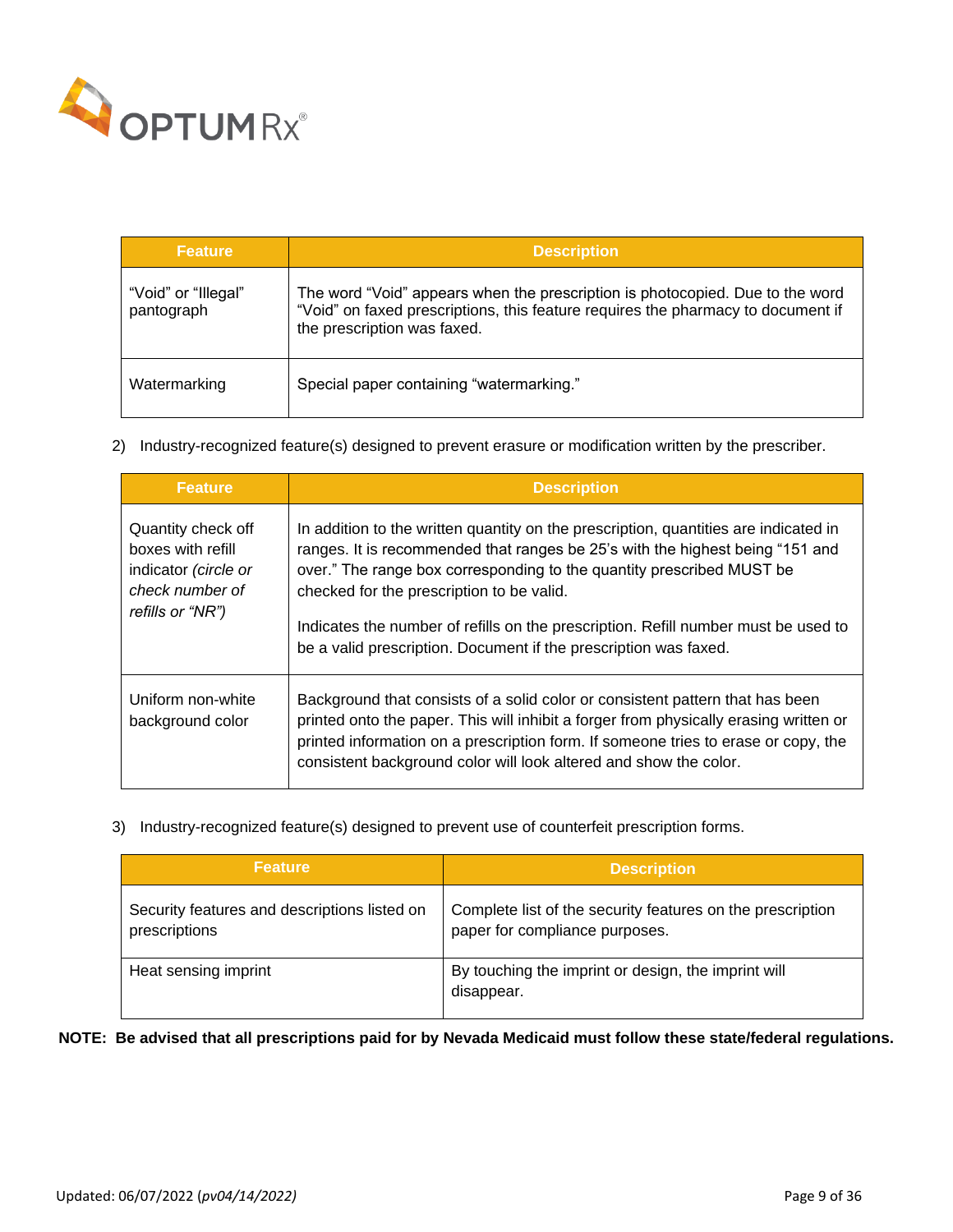

# 3.3 **E-PRESCRIBING**

<span id="page-9-0"></span>Nevada Medicaid encourages prescribers to submit electronic prescriptions. Recipient pharmacy claims history, eligibility, drug coverage data and the indication of the need for a PA are also available to prescribers who use electronic prescribing systems.

Prescribers who use electronic prescribing systems can arrange for appropriate access to this data by contacting their software vendors.

For more information, see the Nevada Medicaid website [www.medicaid.nv.gov](http://www.medicaid.nv.gov/) and select E-prescribing from the Provider's menu.

## 3.4 **DISPENSING PRACTITIONERS**

<span id="page-9-1"></span>Nevada Medicaid reimburses practitioners to dispense medications from a remote site or satellite consultation site when the following criteria are met:

- a. Must have a current Certificate of Registration through the Nevada State Board of Pharmacy. Refer to NRS 639.070 and NAC 639.390.
- b. Must be enrolled with Nevada Medicaid provider enrollment as a provider type 28.
- c. The dispensing practitioner's site must be located in the State of Nevada.
- d. All prior authorization criteria and quantity limitation apply to dispensing practitioner claims.
- e. Only provider type 28 claims will receive a dispensing fee.
- <span id="page-9-2"></span>f. All claims must be submitted in the NCPDP format through Medicaid's POS system.

## 3.5 **GENERIC SUBSTITUTION POLICY**

Per Nevada Revised Statute (NRS) 639.2583, if the practitioner has not indicated that generic substitution is prohibited, the pharmacy provider must dispense, in substitution, another drug which is available to him if the other drug:

- Is less expensive than the drug prescribed by brand name;
- Is biologically equivalent to the drug prescribed by brand name;
- Has the same active ingredient or ingredient of the same strength, quantity and form of dosage as the drug prescribed by brand name; and
- Is of the same generic type as the drug prescribed by brand name and the least expensive of the drugs that are available to him for substitution.

Should a prescriber indicate that a branded drug is medically necessary for a recipient, the prescriber must comply with the following:

- The physician should document in the recipient's medical record the need for the brand name product in place of the generic form.
- The certification must be in the physician's own handwriting.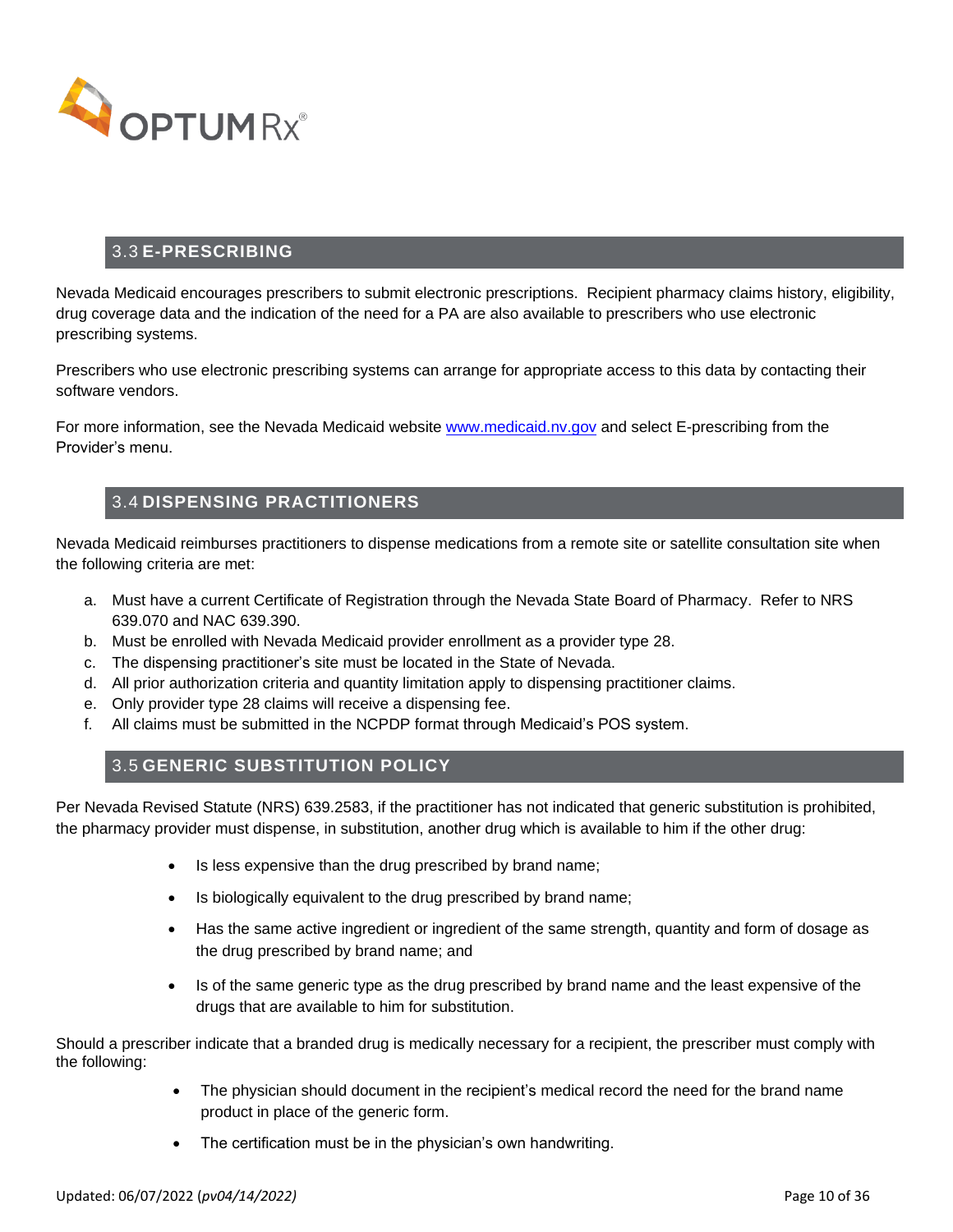

- Certification must be written directly on the prescription blank.
- The phrase "Dispense as written" is required on the face of the prescription. For electronically transmitted prescriptions, "Dispense as written" must be noted. Not acceptable: a printed box on the prescription blank checked by the prescriber to indicate "brand necessary" or a handwritten statement transferred to a rubber stamp and then stamped on the prescription.
- A prior authorization is required to override generic substitution.
- Certification is not required if a generic is not manufactured.
- A fax copy/verbal order may be taken by the pharmacist from the physician, but the pharmacy must obtain an original printed copy and it keep on file.

# <span id="page-10-0"></span>3.6 **MAXIMUM ALLOWABLE COST (MAC) LIST**

- State Maximum Allowable Costs is the upper reimbursement limit for multi-source outpatient pharmaceuticals established by the DHCFP or Fiscal Agent.
- The MAC List is updated monthly. Providers may access information regarding the OptumRx /Nevada Medicaid Maximum Allowable Cost by viewing the following link: [https://www.medicaid.nv.gov/providers/rx/MACinfo.aspx.](https://www.medicaid.nv.gov/providers/rx/MACinfo.aspx)
- Providers who have questions or concerns about a particular MAC price may submit a MAC Price Research Request Form, which can be found on the Nevada website: [https://www.medicaid.nv.gov/providers/rx/MACinfo.aspx.](https://www.medicaid.nv.gov/providers/rx/MACinfo.aspx)
- Providers may appeal the current SMAC for pharmaceutical product if a provider determines that a particular multi-source drug is not available at the current SMAC reimbursement.
	- **•** The pharmacy must contact the Fiscal Agent technical call center to initiate the appeal.
	- **•** Information needed to make the decision will include NDC number, manufacturer, drug name, strength and price paid. A faxed copy of the actual invoice for the drug may be requested.
	- **.** Inquiries not resolved by the technical call center are forwarded to the Fiscal Agent's SMAC Coordinator for investigation and resolution.
	- **.** If it is determined the SMAC is negatively impacting access to care for recipients, the SMAC Coordinator has the authority to 1) adjust SMAC pricing for the particular claim being appealed, and 2) make changes to the SMAC pricing file.
	- Appeals will be responded to within three working days of the referral to the SMAC Coordinator.

# <span id="page-10-1"></span>3.7 **COVERED AND NON-COVERED DRUGS**

• The Nevada Medicaid Drug program will pay for medications as outlined in Medicaid Services Manual, Chapter 1200: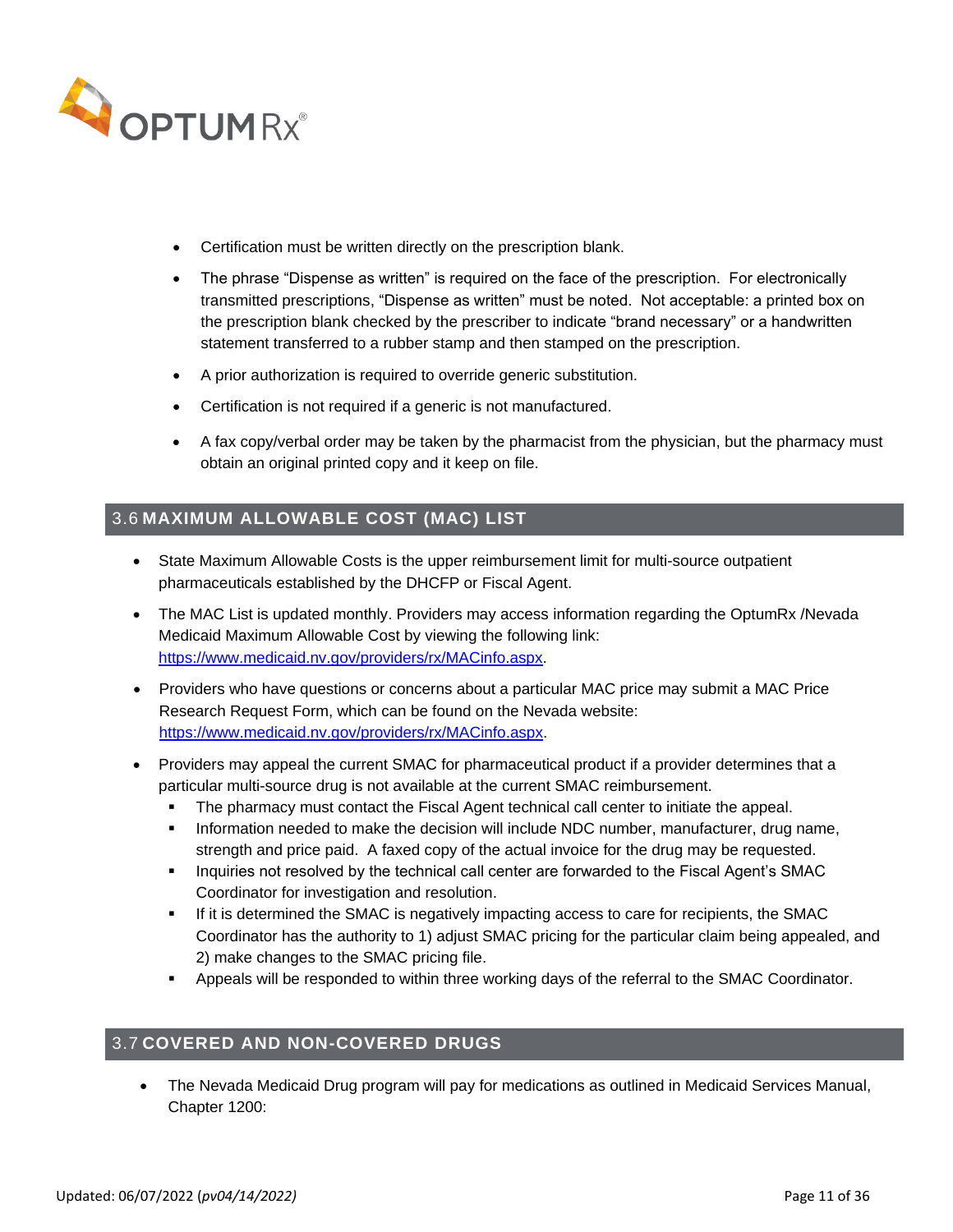

- Covered legend and non-legend pharmaceutical manufacturers must participate in the federal Medicaid Drug Rebate Program unless listed on the excluded list in Chapter 1200 of the Medicaid Services Manual.
- Pharmaceuticals must be prescribed for a medically accepted indication.
- **EXECT Family planning items such as diaphragms, condoms, foams and jellies are a covered benefit.**
- The Nevada Medicaid Drug Rebate Program will not reimburse for the following pharmaceuticals:
	- Agents used for weight loss
	- Agents used to promote fertility
	- Agents used for cosmetic purposes or hair growth
	- Yohimbine
	- Drug Efficacy Study and Implementation (DESI) list "Less than Effective Drugs"
	- Pharmaceuticals considered "Experimental" as to substance or diagnosis for which prescribed.
	- **Pharmaceuticals manufactured by companies not participating in the federal Medicaid Drug Rebate** Program unless rated "1-A" by the FDA.
	- Agents used for impotence/erectile dysfunction

#### <span id="page-11-0"></span>3.8 **COVERED OTC DRUGS**

- Over-the-counter medications are a covered Nevada Medicaid benefit subject to prior authorization:
	- **•** Coverage is limited to two prescriptions per month within the same Standard Therapeutic Class (please see Appendix B of Chapter 1200 of the Medicaid Services Manual for a list of Standard Therapeutic Classes) without PA. Any more than two prescription requests for medications within the same therapeutic class will require PA.
	- **·** Insulin will be exempt from any Clinical PA requirements.

#### <span id="page-11-1"></span>3.9 **RECIPIENT CO-PAY INFORMATION**

• Nevada Medicaid and Nevada Check Up do not require the recipient to pay a co-pay.

## <span id="page-11-2"></span>3.10 **PRIOR AUTHORIZATION PROCEDURES AND DIAGNOSIS CODES**

#### **Technical Call Center**

The **OptumRx Technical Call Center (866) 244-8554** assists in the following circumstances on behalf of Nevada Medicaid:

**Early Refills** (DUR Reject 79): The Technical Call Center may assist in overriding this reject if one of the following circumstances exists:

• Dosage/Therapy change has occurred; patient is no longer taking the original dosage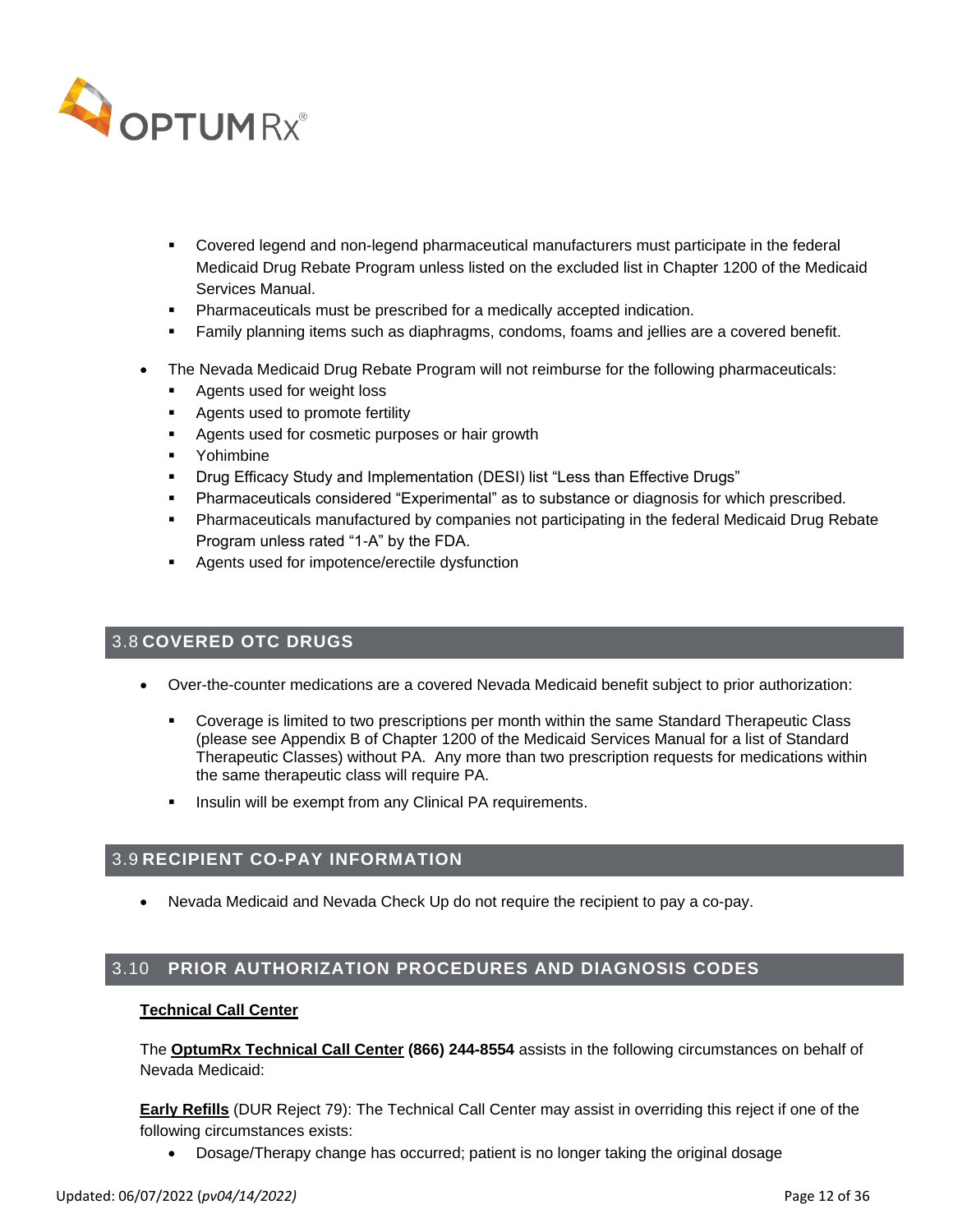

- Dosage Time/Frequency Change has occurred
- 2 strengths of the same drug are used to make a strength of that medication not currently manufactured

#### **NOTE: At this time, no other exceptions will be made.**

#### **Clinical Call Center**

The **OptumRx Clinical Call Center (855) 455-3311** assists in the following authorization requests/overrides on behalf of Nevada Medicaid:

- Preferred Drug List (PDL) Therapeutic Duplication
- 
- 
- **Dose Optimization** Quantity Limits
- 
- **Step Therapy Drug-Drug Interaction**
- Clinical Criteria All Other Clinical Edits
	-

To request prior authorization for the edits listed above, the prescribing physician or the prescribing physician's agent must submit a prior authorization request. Requests may be submitted through the Electronic Prior Authorization (ePA) portal.

- OptumRx provides Electronic Prior Authorization (ePA) services through SureScripts® and CoverMyMeds®. Access the ePA through one of the following methods:
	- o Select "Pharmacy Web PA Login" from the "Pharmacy" tab on the non-secure Nevada Medicaid website. (effective December 21, 2020)
	- o Select "Pharmacy PA" under "Provider Services" on the secure Provider Web Portal. (effective December 21, 2020)
	- o Use your organization's Electronic Medical Record (EMR) software.
	- o To register and submit a prior authorization request, visit: [https://professionals.optumrx.com/prior-authorization.html.](https://professionals.optumrx.com/prior-authorization.html)
- If ePA is not an option, requests may still be faxed to (855) 455-3303 (must include the appropriate prior authorization request form) or requested by phone by calling the OptumRx Clinical Call Center at (855) 455-3311.
- Should the pharmacist have access to the applicable clinical information, they may initiate the prior authorization request.
- Ideally prior authorizations should be obtained at the time the prescription is being written. If this does not occur, the claim is denied at POS with a message that the prescriber should contact (855) 455-3311 for prior authorization consideration.
- The OptumRx Clinical Call Center responds to all prior authorization requests within 24 hours of initiation.
	- $\circ$  If more information is needed from the prescriber to make a determination for the prior authorization, the prescriber is contacted by the OptumRx clinical call center and additional information is requested. If the information is not received, the request will be denied.
- It is not necessary to enter a PA number when the claim is transmitted. An active PA record in the OptumRx system is all that is necessary.
- Prior authorization edits apply to all claims.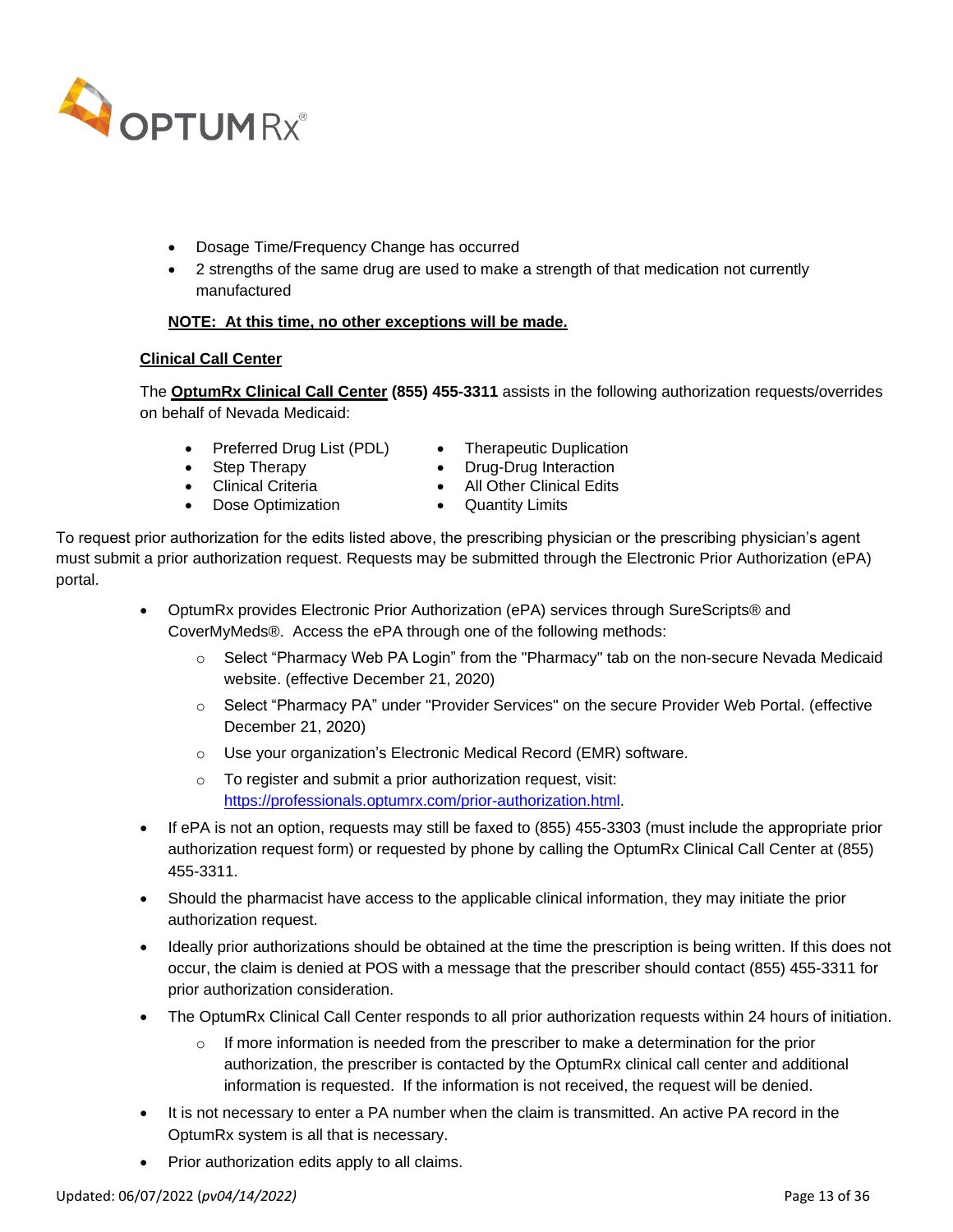

#### **Appropriate Diagnosis for Prior Authorization Bypass**

In an effort to assist prescribers and providers, prior authorization requirements can be bypassed for certain medications when specific medical conditions exist. Those specific medications and diagnoses are noted in the Nevada Medicaid Services Manual, Chapter 1200. Prescribers are encouraged to include the applicable diagnosis code on written prescriptions for inclusion on the electronic pharmacy claim. The submitted claim should include a Diagnosis Code Qualifier (field 492-WE) of "02," indicating ICD-10, as well as the appropriate Diagnosis Code (Field 424-DO).

## 3.11 **THE PREFERRED DRUG LIST**

<span id="page-13-0"></span>Nevada Medicaid and Nevada Check Up utilize a Preferred Drug List (PDL). Non-preferred drugs in the listed classes require prior authorization.

The PDL can be found on the Nevada Medicaid/OptumRx website [https://www.medicaid.nv.gov/providers/rx/PDL.aspx.](https://www.medicaid.nv.gov/providers/rx/PDL.aspx) Visit this website to ensure you have the most recent version of the PDL as it is updated periodically.

## 3.12 **EMERGENCY SUPPLY POLICY**

<span id="page-13-1"></span>If the prescriber is not available and the pharmacist feels the recipient needs to receive the prescribed drug, the pharmacist should contact the Clinical Call Center at: **(855) 455-3311**. OptumRx may authorize a 96-hour emergency supply.

**NOTE: An emergency situation is a situation that, in the judgment of the dispensing pharmacist, involves an immediate threat of severe adverse consequences to the recipient, or the continuation of immediate and severe adverse consequences to the recipient, if an outpatient drug is not dispensed when a prescription is submitted.**

# 3.13 **COORDINATION OF BENEFITS**

<span id="page-13-2"></span>It is important that providers be aware that Nevada Medicaid is **always the payer of last resort,** except as defined in Medicaid Services Manual Chapter 100. Each Nevada Medicaid recipient should be asked whether he/she is covered by any pharmacy insurance provider other than Medicaid. If the recipient identifies any other pharmacy payer(s), the pharmacy is required to bill all other payers prior to billing pharmacy claims to Nevada Medicaid.

- As a matter of program policy, providers must bill all other payers first and then bill Nevada Medicaid. Nevada Medicaid is always the payer of last resort.
- If the recipient shows other coverage on the date of service (DOS), the pharmacy will receive a "41" Reject Code — Submit to Primary Payer.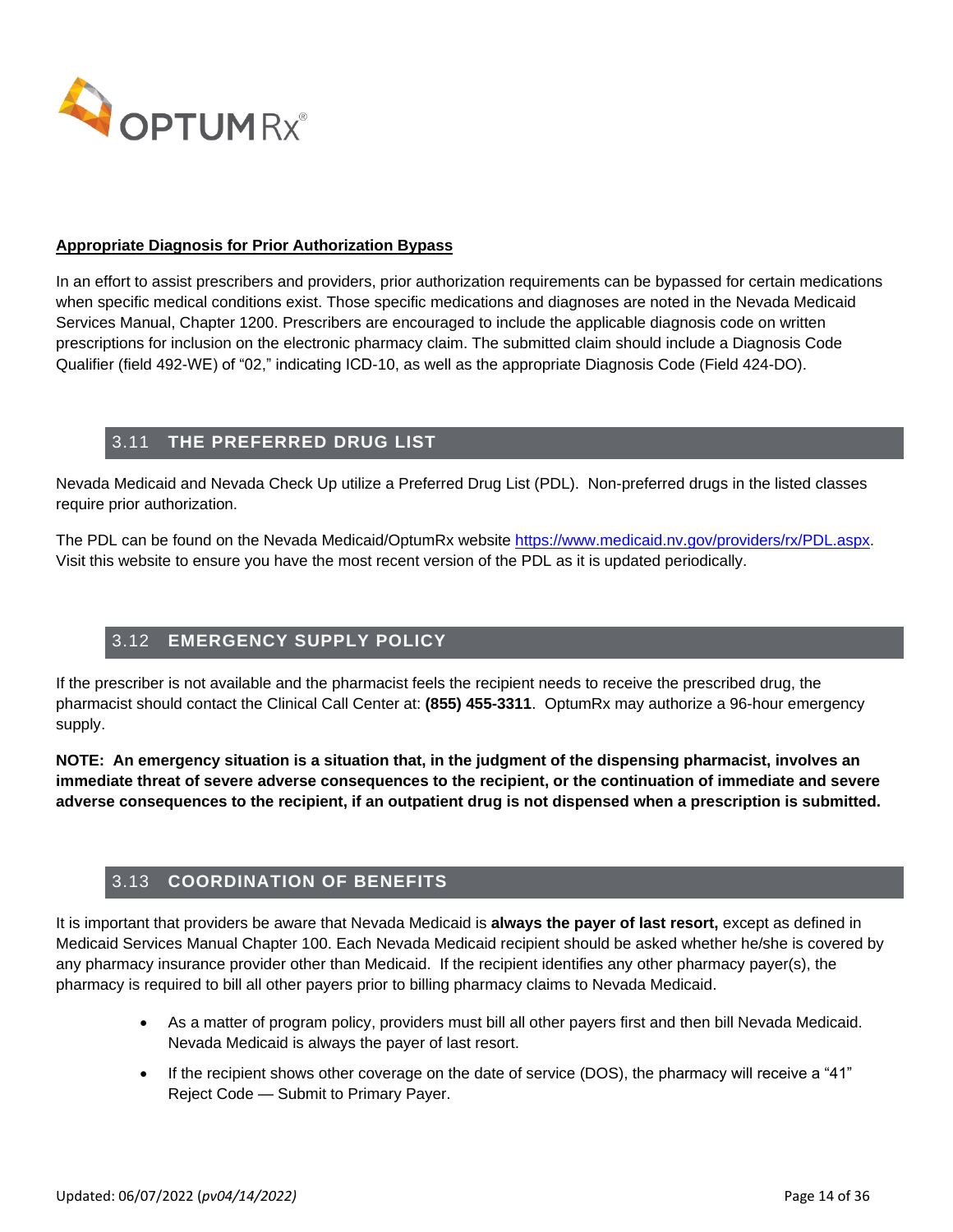

- The pharmacy will also receive a message with information about the recipient's TPL, including the PCN (if applicable), BIN number, Identification Number, Group Number, and telephone number to the Nevada Medicaid recipient's primary insurance plan.
- The pharmacy must then submit the claim to the primary insurance for payment.
- If other payment is received, providers must resubmit the prescription claim to Nevada Medicaid with the following information for payment consideration (see Coordination of Benefits (COB) Reference Guide below and Payer Specification Sheet in Section 7.0 for complete detailed situations):
	- $\Box$  OTHER COVERAGE CODE (NCPDP #308-C8) = only values of "2", "3" or "4" in this field are accepted
	- $\Box$  OTHER PAYER AMOUNT PAID field (NCPDP #431-DV) = amount received from all other payers (must be greater than \$0.00)
	- $\Box$  OTHER PAYER DATE (NCPDP #443-E8) = date payment received from other payer
- In all cases, OptumRx uses the Nevada Medicaid **"Allowed Amount"** when calculating payment. If the primary insurer has reimbursed greater than the Nevada Medicaid Allowed Amount, this may result in zero payment on the secondary claim.

| <b>NCPDP</b><br>#308-C8                  | <b>When to Use</b>                                                                                                                                                                                                                                                      | <b>Submission Requirements / Responses</b>                                                                                                                                                                                                                                                                                                 |
|------------------------------------------|-------------------------------------------------------------------------------------------------------------------------------------------------------------------------------------------------------------------------------------------------------------------------|--------------------------------------------------------------------------------------------------------------------------------------------------------------------------------------------------------------------------------------------------------------------------------------------------------------------------------------------|
| O-Not<br><b>Specified</b>                | Allowed; submit when member does not have<br>other health insurance. Submit Processed as<br>Primary, reject 41 if TPL on member record                                                                                                                                  | Claim will reject with a 41 error if member record has<br>alternate insurance. Additional fields in the NCPDP COB<br>segment should not be submitted with this OCC.                                                                                                                                                                        |
|                                          |                                                                                                                                                                                                                                                                         | Claim should be sent to Primary Insurance and then<br>resubmitted with proper OCC and other required fields.                                                                                                                                                                                                                               |
| 1- No Other<br>Coverage                  | Allowed; this code value indicates that they did<br>attempt to determine if there was other<br>coverage but weren't able to find any                                                                                                                                    | Claim will reject with a 41 error if member record has<br>alternate insurance. Additional fields in the NCPDP COB<br>segment should not be submitted with this OCC. Claim<br>should be sent to Primary Insurance and then<br>resubmitted with proper OCC and other required fields or<br>call Clinical Call Center for 41 reject override. |
| 2- Exists<br>Payment<br><b>Collected</b> | OCC 2 is used when any positive amount of<br>money is collected from another payer. Submit<br>the amount collected from the primary payer<br>(TPL), along with the date the claim was<br>adjudicated to the primary payer (TPL) in order<br>to override the TPL denial. | Paid claim; also requires submission of:<br>Other Payer Amount Paid (431-DV) that is > \$0<br>Other Payer Amount Paid Qualifier (342-HC) that is valid<br>Patient Paid Amount Submitted $(433-DX)$ this is $\Rightarrow$ \$0                                                                                                               |

# **Nevada Medicaid Pharmacy Coordination of Benefits Requirements**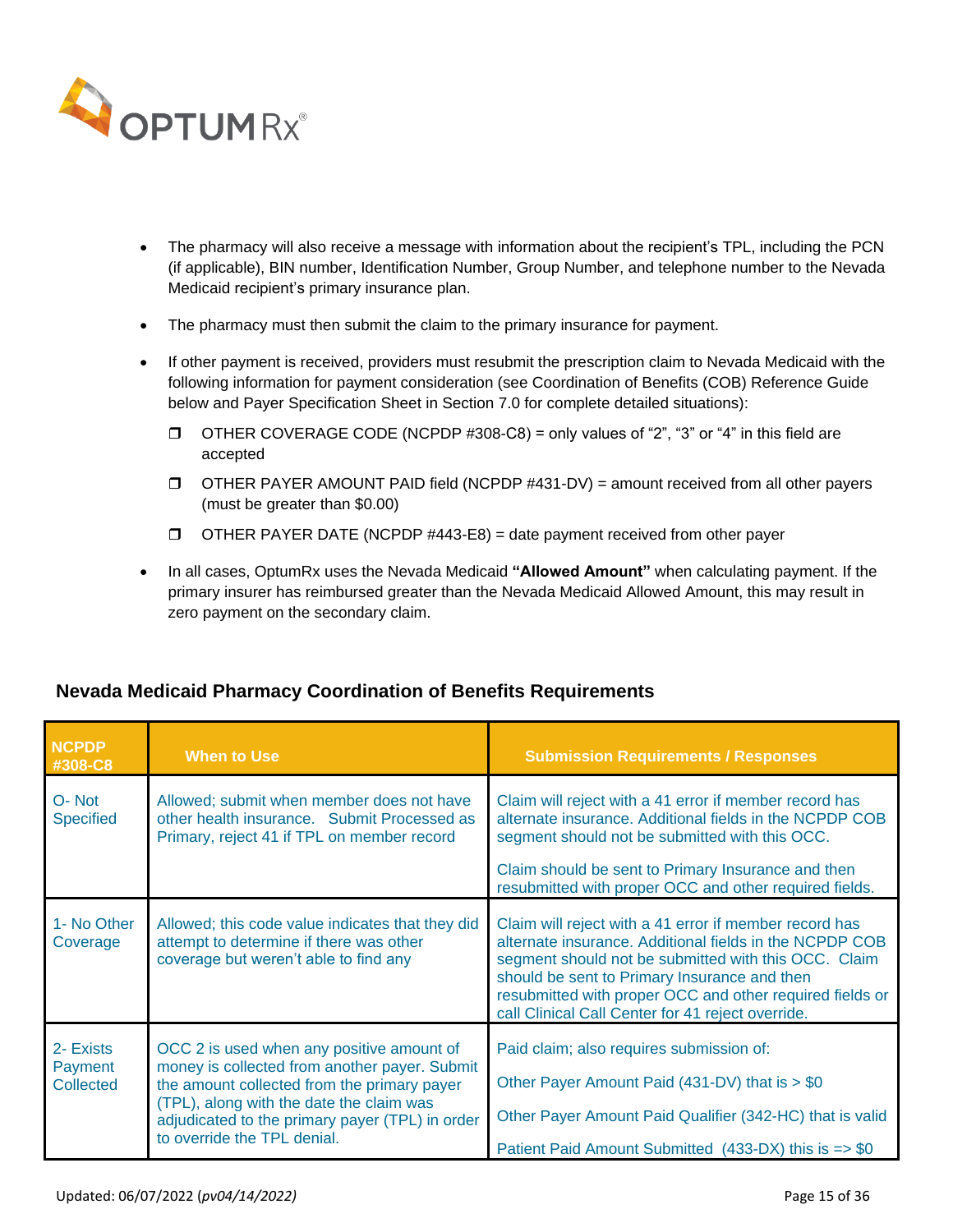

|                                    |                                                                                                                                                                                                                                                                                                                                                                          | Other Payer Date (443-E8) that is valid                                                                                                                                                                                                    |
|------------------------------------|--------------------------------------------------------------------------------------------------------------------------------------------------------------------------------------------------------------------------------------------------------------------------------------------------------------------------------------------------------------------------|--------------------------------------------------------------------------------------------------------------------------------------------------------------------------------------------------------------------------------------------|
|                                    |                                                                                                                                                                                                                                                                                                                                                                          | Other Payer ID (340-7C) that is valid                                                                                                                                                                                                      |
|                                    |                                                                                                                                                                                                                                                                                                                                                                          | Other Payer ID Qualifier (339-6C) that is valid                                                                                                                                                                                            |
|                                    |                                                                                                                                                                                                                                                                                                                                                                          | Claims submitted without proper required COB fields will<br>reject with code 13.                                                                                                                                                           |
| 3- Exists                          | OCC 3 is used when the Nevada Medicaid                                                                                                                                                                                                                                                                                                                                   | Requires submission of:                                                                                                                                                                                                                    |
| <b>Claim Not</b><br><b>Covered</b> | recipient has other primary insurance, but the<br>particular drug is not covered by the specific                                                                                                                                                                                                                                                                         | Other Payer Date (443-E8)                                                                                                                                                                                                                  |
|                                    | plan(s).                                                                                                                                                                                                                                                                                                                                                                 | Other Payer ID (340-7C)                                                                                                                                                                                                                    |
|                                    |                                                                                                                                                                                                                                                                                                                                                                          | Other Payer ID Qualifier (339-6C)                                                                                                                                                                                                          |
|                                    |                                                                                                                                                                                                                                                                                                                                                                          | And the reject code generated after billing the other<br>insurer(s) in the "Other Payer Reject Code (472-6E).<br>Claim will pay only if the following Other Payer Reject<br>codes are submitted: 60, 61, 63, 65, 66, 67, 68, 69, 70,<br>3Y |
|                                    |                                                                                                                                                                                                                                                                                                                                                                          | Claims submitted without proper required COB fields will<br>reject with code 13.                                                                                                                                                           |
| 4- Exists                          | OCC 4 is used when a recipient's primary                                                                                                                                                                                                                                                                                                                                 | Paid claim; also requires submission of :                                                                                                                                                                                                  |
| Payment<br><b>Not</b>              | insurance plan is active, but there is no<br>payment collected from the primary insurer<br>because the beneficiary has not met their<br>primary payer's deductible obligation. This<br>value should also be used if the total cost of<br>the claim is less than the patient's primary<br>insurance co-pay requirement and the primary<br>insurance plan made no payment. | Other Payer Amount Paid (431-DV) that = $$0$                                                                                                                                                                                               |
| <b>Collected</b>                   |                                                                                                                                                                                                                                                                                                                                                                          | Other Payer Amount Paid Qualifier (342-HC)                                                                                                                                                                                                 |
|                                    |                                                                                                                                                                                                                                                                                                                                                                          | Patient Paid Amount Submitted (433-DX) this is > \$0                                                                                                                                                                                       |
|                                    |                                                                                                                                                                                                                                                                                                                                                                          | Other Payer Date (443-E8) that is valid                                                                                                                                                                                                    |
|                                    |                                                                                                                                                                                                                                                                                                                                                                          | Other Payer ID (340-7C) that is valid                                                                                                                                                                                                      |
|                                    |                                                                                                                                                                                                                                                                                                                                                                          | Other Payer ID Qualifier (339-6C)                                                                                                                                                                                                          |
|                                    |                                                                                                                                                                                                                                                                                                                                                                          | Claims submitted without proper required COB fields will<br>reject with code 13.                                                                                                                                                           |
| 8- Claim<br><b>Billing for a</b>   | OCC 8 is used when billing a co-pay from<br>Medicare Part D                                                                                                                                                                                                                                                                                                              | Paid claim; also requires submission of:                                                                                                                                                                                                   |
| Copay                              |                                                                                                                                                                                                                                                                                                                                                                          | Other Payer Amount Paid (431-DV) that is > \$0                                                                                                                                                                                             |
|                                    |                                                                                                                                                                                                                                                                                                                                                                          | Other Payer Amount Paid Qualifier (342-HC) that is valid                                                                                                                                                                                   |
|                                    |                                                                                                                                                                                                                                                                                                                                                                          | Patient Paid Amount Submitted $(433-DX)$ this is $\Rightarrow$ \$0                                                                                                                                                                         |
|                                    |                                                                                                                                                                                                                                                                                                                                                                          | Other Payer Date (443-E8) that is valid                                                                                                                                                                                                    |
|                                    |                                                                                                                                                                                                                                                                                                                                                                          | Other Payer ID (340-7C) that is valid                                                                                                                                                                                                      |
|                                    |                                                                                                                                                                                                                                                                                                                                                                          | Other Payer ID Qualifier (339-6C) that is valid                                                                                                                                                                                            |
|                                    |                                                                                                                                                                                                                                                                                                                                                                          | Claim submitted without proper required COB fields will<br>reject with NCPDP code 13.                                                                                                                                                      |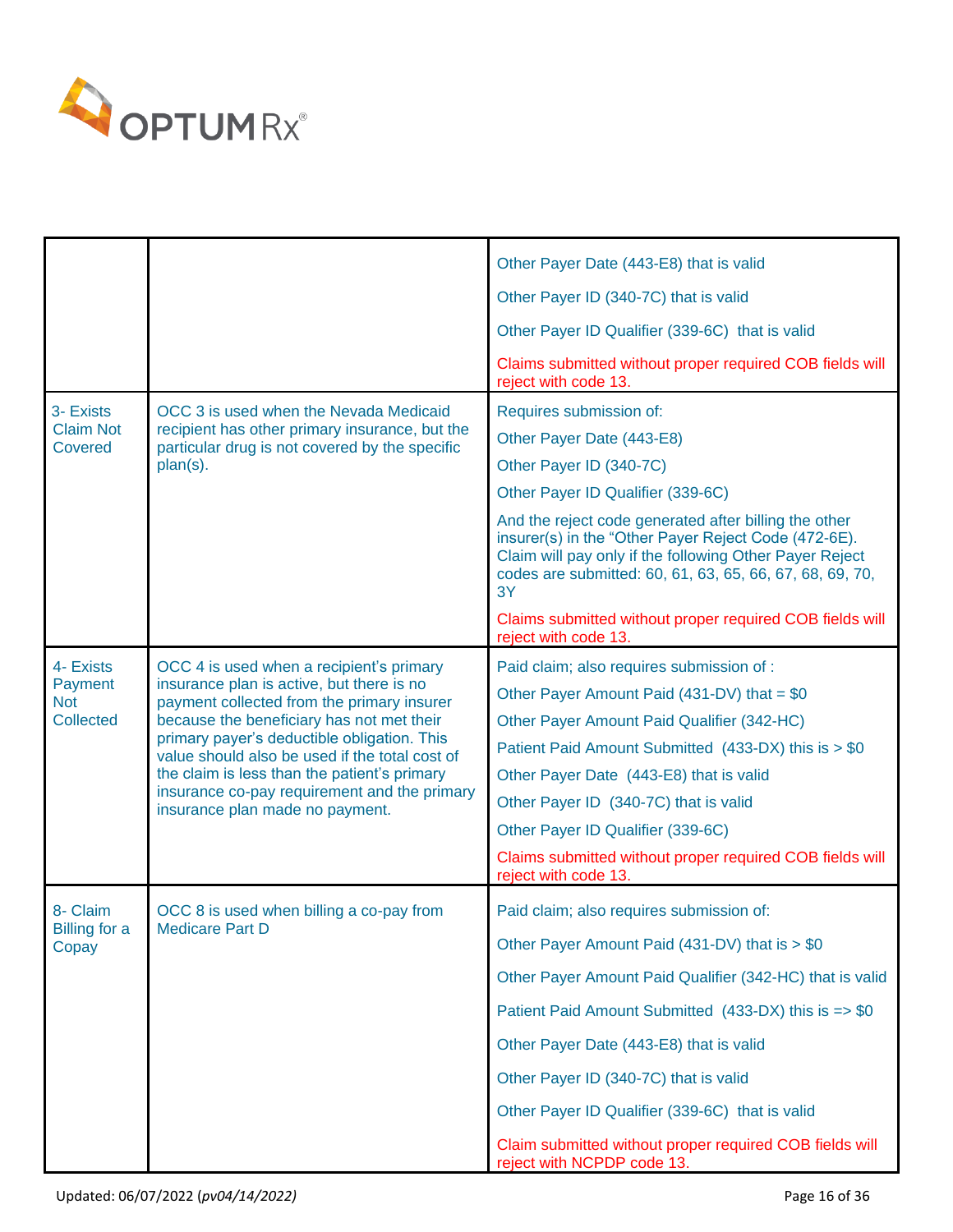

# <span id="page-16-0"></span>3.14 **DRUGS COVERED UNDER FEE-FOR-SERVICE MEDICAID FOR RECIPIENTS WITH MEDICAID MANAGED CARE (MCO CARVE OUT)**

The following drugs are covered under Fee-For-Service (FFS) Medicaid regardless of whether the recipient is covered by FFS Medicaid or has Medicaid coverage through a Medicaid Managed Care Organization (MCO). These drugs require prior authorization.

Zolgensma® (onasemnogene abeparvovec-xioi): Prior authorization is required for Zolgensma®. Provider will request clinical review for prior authorization electronically, by calling the OptumRx Call Center at 855-455-3311 or by faxing the completed Zolgensma® Prior Authorization Request Form (FA-166) to 855-455-3303. Prior Authorization form is available at [https://www.medicaid.nv.gov/providers/rx/rxforms.aspx.](https://www.medicaid.nv.gov/providers/rx/rxforms.aspx)

Upon completion of the clinical review and approval by the DHCFP and OptumRx, a PA will be applied by OptumRx to allow the claim to pay as a point-of-sale (POS) or physician-administered drug (PAD) claim.

# 3.15 **MEDICARE PART D PLAN (PDP) AND DUAL-ELIGIBLE RECIPIENTS**

<span id="page-16-1"></span>Recipients eligible for both Medicare and Medicaid benefits ("dual-eligibles") will receive prescription drug coverage through a Medicare Part D Prescription Drug Plan (PDP).

All claims for dual-eligibles must be billed to the recipient's Medicare PDP prior to billing Medicaid. Submit the claim to Medicaid using standard COB processing, i.e., include all required COB processing fields. Enter the Other Coverage Code of "2" (Field 308-C8). The Gross Amount Due (Field 430-DU) should equal the Medicare allowed amount. The Part D billed Bank Identification Number (BIN) (Field 340-7C) or Part B BIN is required for processing claims for recipients that are eligible for Medicaid, Medicare Part D and Medicare Part B.

#### **Medicare Excluded Drugs**

Some drugs are not covered by the Medicare PDP. Medicare excluded drug categories are:

- OTC Medications
- Cough and Cold Medications
- Vitamin and Mineral Supplements including Prenatal Vitamins

Submit your claim to Medicaid after the Medicare PDP denies the claim as a non-covered benefit. Enter a "3" (Other coverage exists, this claim not covered) in Field 308-C8 (Other Coverage Code).

Medicaid requires a prescription for all drugs, prescribed and OTC. All current Medicaid limitations and exclusions apply to claims not covered by a recipients' Medicare PDP.

#### **Co-Payment Claims**

Medicaid will cover prescription co-payments (\$1.35 for generics, \$4.00 for brands) for non-institutionalized dualeligibles who have an eligibility code of "A" or "B."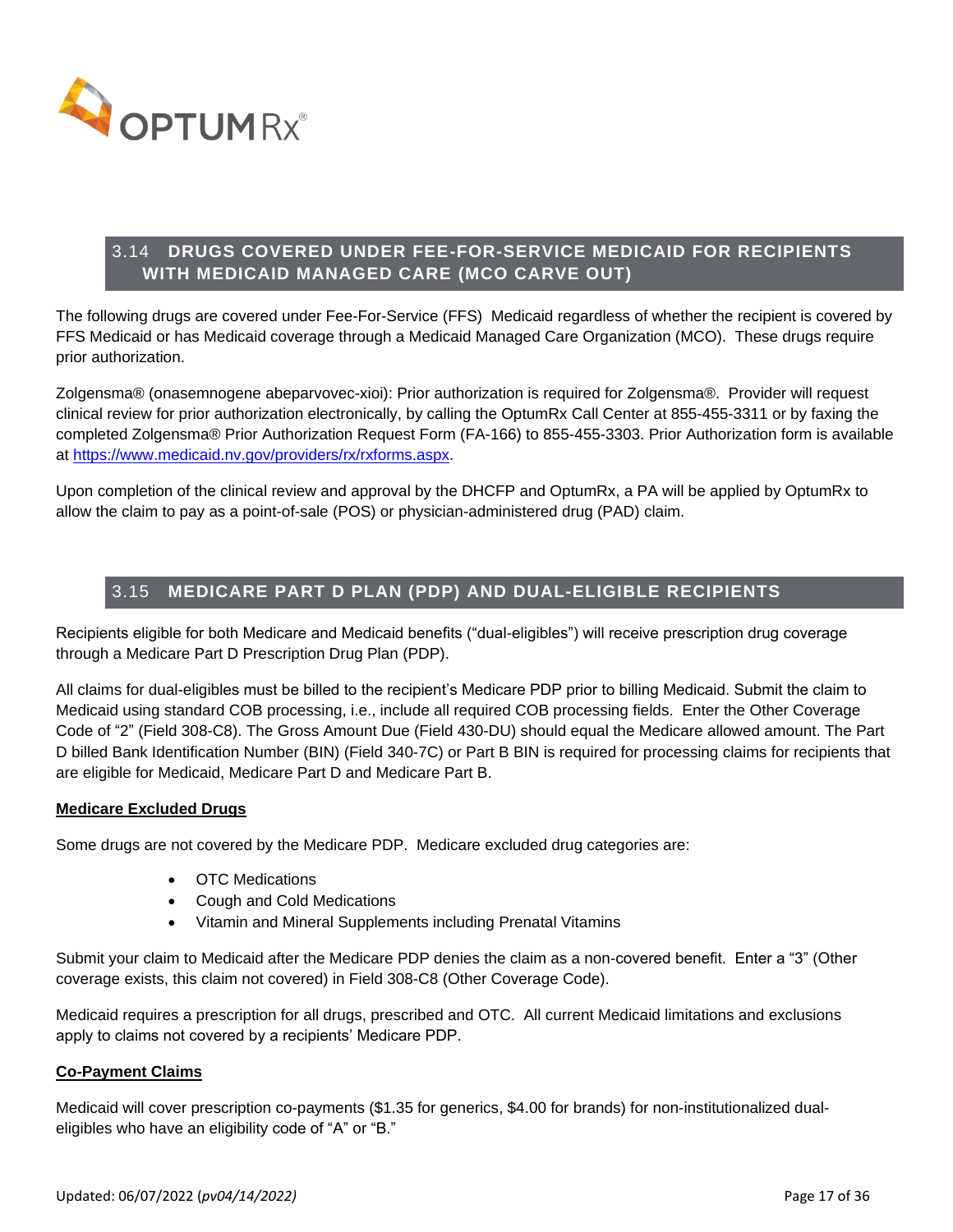

Medicaid does not cover Medicare Part D co-pays (\$3.70 for generics, \$9.20 for brands) for dual-eligible recipients with an eligibility code of "5" or "S."

Medicaid will not reimburse Part D co-pays for recipients in Long-Term Care (LTC) facilities as these co-pays are waived per federal Medicare regulations.

Medicaid will cover Medicare Part B co-pays for dual-eligible recipients with an eligibility code of "A," "B," "5" or "S."

Medicaid co-pay logic does not allow for the reimbursement of a dual-eligible co-pay for an amount greater than \$4.00. For Medicare Part B covered drugs, the co-pay amount can and will exceed this amount in most cases. To exceed the current \$4.00 co-pay maximum for Part B covered drugs for recipients with Part B and D, bill Medicare Part B as the primary payer. Medicaid can be billed as the secondary payer using standard COB billing practices. For Part B covered drugs, enter the Other Coverage Code of "2" (Field 308- C8). The Gross Amount Due (Field 430-DU) should equal the Medicare allowed amount.

#### **Diabetic Supplies**

Blood glucose testing equipment and supplies, as well as injection devices, are a Part B-covered benefit. These items are not considered Part D drugs and therefore are not a Part D benefit. After billing Medicare Part B for these items, Medicaid can be billed as the secondary payer using standard COB billing practices.

Enter the Other Coverage Code of "2" (Field 308- C8). The Gross Amount Due (Field 430-DU) should equal the Medicare allowed amount. The Part D billed Bank Identification Number (BIN) (Field 340-7C) or Part B BIN is required for processing diabetic supply claims for recipients that are eligible for Medicaid, Medicare Part D and Medicare Part B.

# 3.16 **GENDER DYSPHORIA HORMONES**

<span id="page-17-0"></span>Hormones used in the treatment of individuals with Gender Dysphoria are a covered benefit for Nevada Medicaid recipients. The prescription must document the proper diagnosis of F64.1 through F64.9 (Gender Dysphoria). The gender restriction will be bypassed when the pharmacy transmits this diagnosis on the electronic claim.

## 3.17 **FAMILY PLANNING DRUGS**

<span id="page-17-1"></span>You may submit claims for family planning drugs directly to Medicaid without billing a primary insurance carrier first.

## 3.18 **HOSPICE DRUGS**

<span id="page-17-2"></span>As stated in MSM Chapter 3200, drugs, supplies and durable medical equipment prescribed for conditions other than for the palliative care and management of the terminal illness are not covered benefits under the Nevada Medicaid hospice program and are to be billed in accordance with the appropriate Medicaid Services Manual chapter for those services.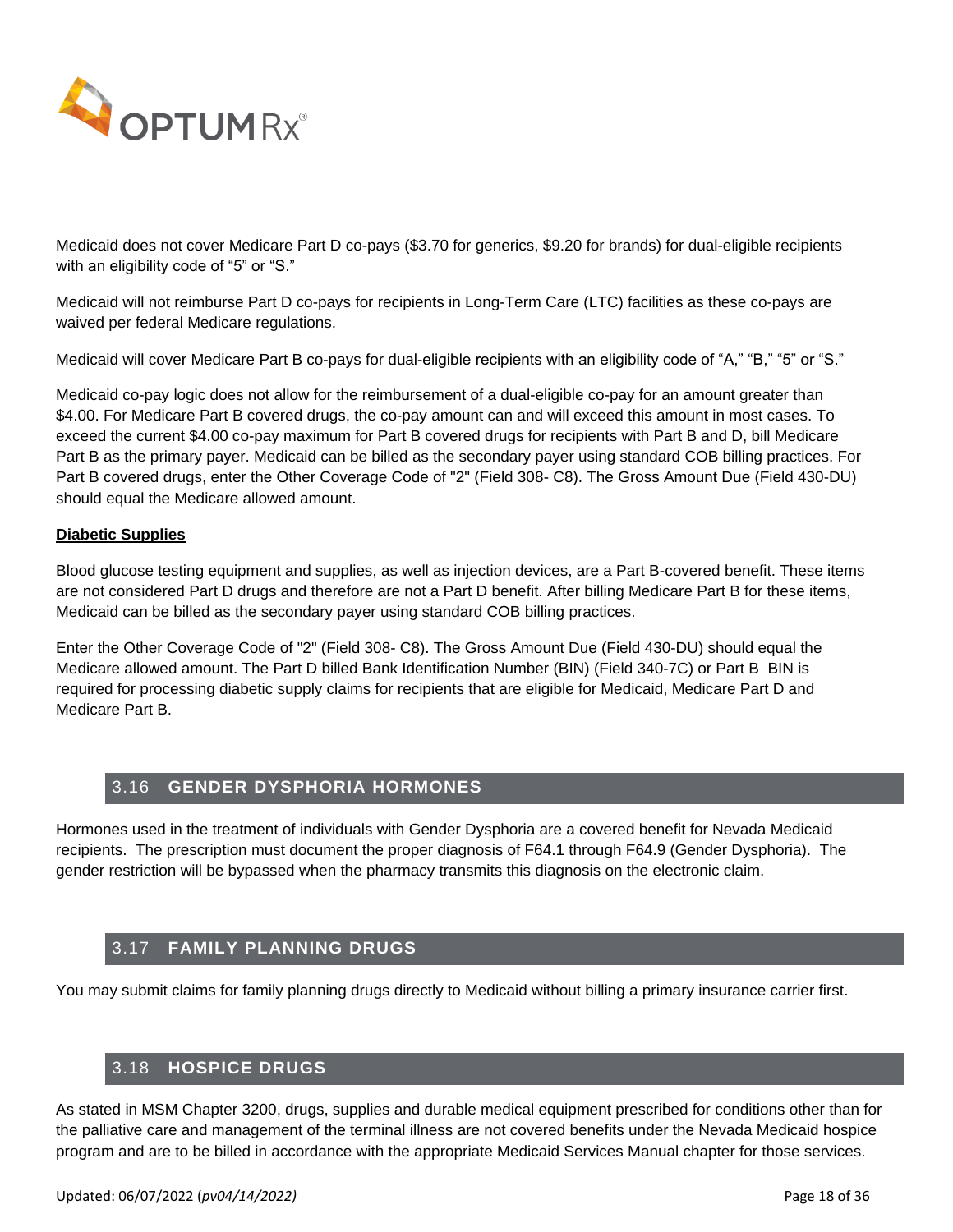

Hospice recipients can be identified by:

- Information on the recipient's Medicaid enrollment file, *or*
- The PATIENT LOCATION code (384-4X) on the inbound claim contains a code "11" (Hospice)

#### **Prior authorization for drugs that are unrelated to the terminal illness**

Patient Residence code (NCPDP field 384-4X) 01=Home is used when claims are submitted for drugs that are not related to the recipient's terminal illness or hospice qualifying condition.

Prior authorization is required to bill Medicaid for a drug that is not being used to treat the recipient's terminal illness or hospice qualifying condition. When requesting prior authorization, providers must include the following clinical information in all requests:

- Demonstrate that the medication being requested is not being used to treat the diagnosis for which the recipient is receiving hospice care.
- Documentation that the requested medication is not being used for palliative care but is medically necessary to treat the recipient.

Providers are encouraged to utilize the [Medications for Recipients on Hospice Prior Authorization Request Form](https://www.medicaid.nv.gov/Downloads/provider/FA-177.pdf) (FA-177) to request prior authorization.

# <span id="page-18-0"></span>3.19 **LONG-TERM CARE CLAIMS**

- Drugs that are generally included in the per diem rate are not a covered benefit. Refer to Medicaid Services Manual Chapter 500 for complete information on LTC
- Non-billable Items
	- o IV Hydration therapy of standard fluids without additives (e.g. antibiotics, potassium and heparin) and supplies associated with I.V. therapy, enteral nutrition and TPN administration are part of the LTC or Nursing Facility per diem rate and may not be billed as a separate charge. The following items are not billable for recipients in an LTC facility (they are considered covered through the per diem rate).
		- Dental supplies
		- Disposable supplies
		- Emollient supplies
		- Endocrine supplies
		- Fluid and electrolyte supplies
		- Metabolic, nutritional and temperature supplies
		- **Respiratory supplies**
		- **•** Supplements (see MSM Chapter 1300)
		- Urological Supplies
		- **Wound Care Supplies**
- Billable Items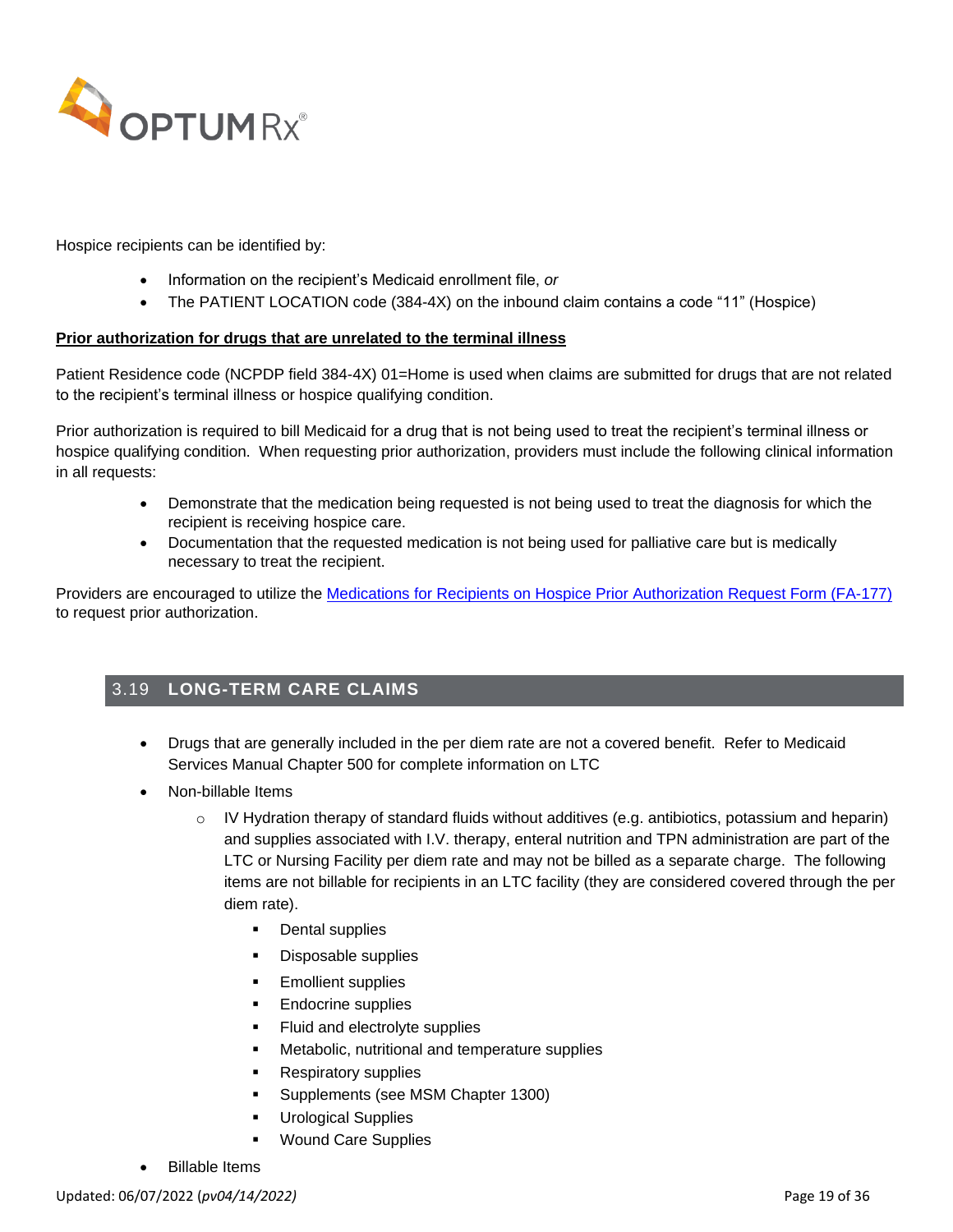

- $\circ$  I.V. Drugs/TPN may be billed as a separate charge for recipients in LTC facilities
- Unit Dose Repackaging Incentive
	- o An incentive plan is available to pharmacies who repackage non-unit dose products (tablets and capsules) to recipients in a LTC facility. Email [Nevada.Medicaid@sxc.com](mailto:Nevada.Medicaid@sxc.com) for enrollment and program details.
	- $\circ$  Enrolled pharmacies are entitled to a per claim incentive fee of \$0.43. Submit this fee in the INCENTIVE AMOUNT SUBMITTED field (438-E3). Additionally, submit a value of "3" (Pharmacy Unit Dose) in the UNIT DOSE INDICATOR field (Field 429-DT)
	- $\circ$  In addition, nursing facilities must properly credit the Medicaid program for the return of unused prescription medicines upon discontinuance of the prescription or transfer, discharge or death of a Medicaid beneficiary. This is to assure there is no double billing of medications.
- Drugs Indicated as Unit Dose: As indicated by Medispan, most unit dose drugs are covered for recipients in LTC facilities only. If a medication is ONLY available as in unit dose packaging, coverage will also be included for non-LTC recipients.
- Please note: Patients who reside in "Assisted Living Facilities" are not considered as "Long-Term Care" patients.

**Identify claims for recipients in a LTC facility by entering "04" (Long Term/Extended Care) in Field 307-C7 (Patient Location)**

# 3.20 **340B DRUG DISCOUNT PROGRAM**

<span id="page-19-0"></span>The 340B Drug Discount Program is a federal program that requires drug manufacturers to provide covered outpatient drugs to certain eligible 340B-enrolled entities at significantly reduced prices. For these 340B entities, the Division of Health Care Financing and Policy (DHCFP) is prohibited from claiming drug rebates as this would subject the drug manufacturers to duplicative discounts. All drug claims submitted by a 340B pharmacy to DHCFP are excluded from the drug rebate collection process.

DHCFP utilizes the Health Resources and Services Administration's (HRSA's) Medicaid Exclusion File to identify 340B providers. Pharmacies registered as a 340B pharmacy must bill with their actual acquisition cost. If a pharmacy decides to bill DHCFP as a 340B pharmacy, ALL outpatient drugs billed to DHCFP must be billed with the pharmacy's actual acquisition cost. This applies to Medicaid Fee-for-Service and Medicaid Managed Care claims.

Please refer to:<http://www.hrsa.gov/opa/> for more details.

## <span id="page-19-1"></span>3.21 **SPECIAL RECIPIENT CONDITIONS ("LOCKED-IN" PATIENTS)**

• When a recipient shows patterns of abuse/misuse of benefits, the recipient can be "Locked In" to a pharmacy.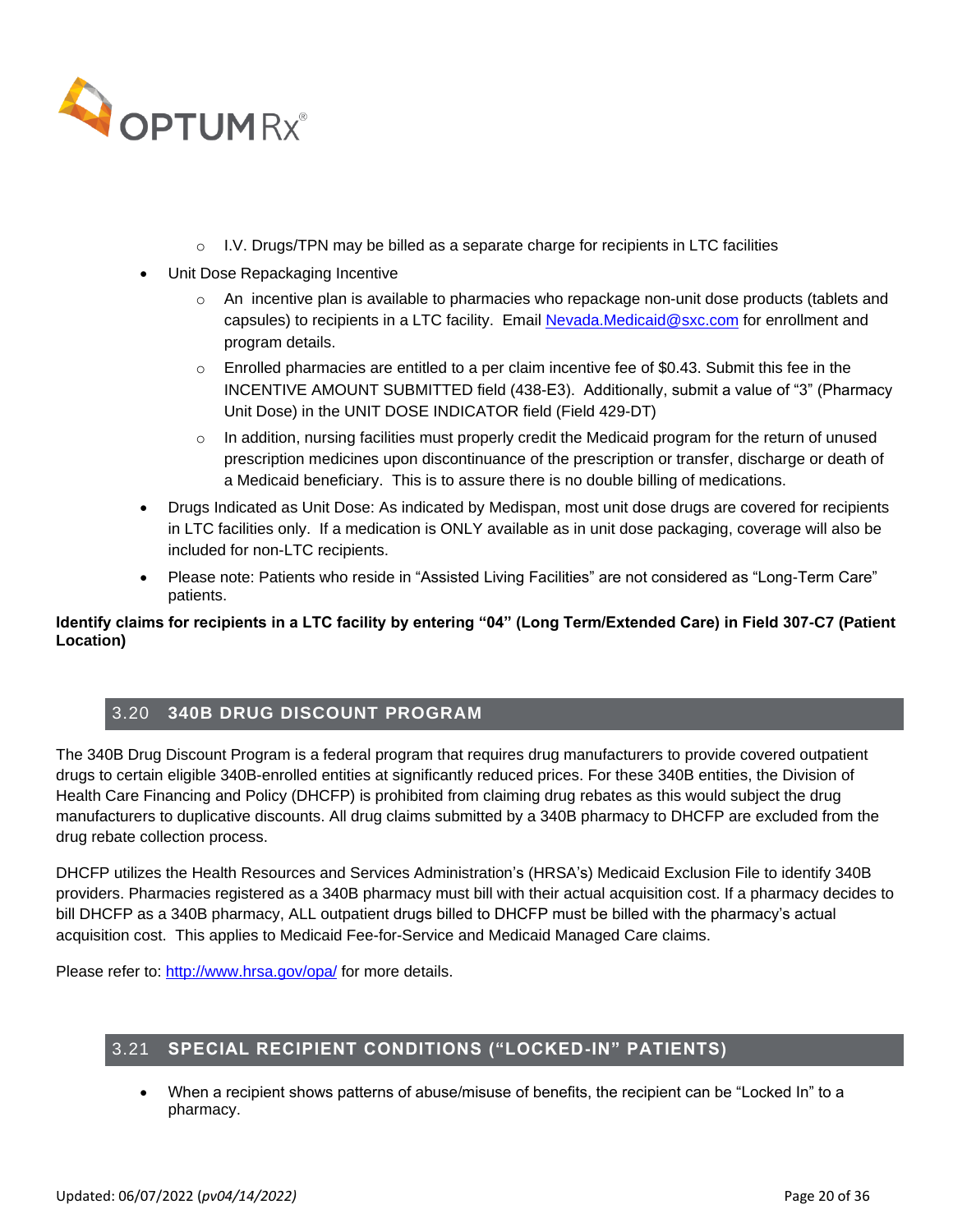

- Patients may be locked into a designated pharmacy. Pharmacies will receive a NCPDP-50 reject if they try to fill a prescription from an unauthorized pharmacy. In the event of an emergency, OptumRx may be contacted for override consideration.
- Any Nevada Medicaid participating pharmacy has the right to accept or decline any "locked-in" Nevada Medicaid recipient only after contacting the **OptumRx Technical Help Desk at 1-866-244-8554.**

## 3.22 **COMPOUNDS**

<span id="page-20-0"></span>All compounded medications require prior authorization. Refer to Nevada Medicaid Services Manual (MSM) Chapter 1200 for specific criteria at [http://dhcfp.nv.gov/Resources/AdminSupport/Manuals/MSM/C1200/Chapter1200/.](http://dhcfp.nv.gov/Resources/AdminSupport/Manuals/MSM/C1200/Chapter1200/)

A \$10.17 dispensing fee applies to all compound claims.

#### **Compound Claims Processing**

• All compounds must be submitted using the NCPDP version D.0 standard multi-ingredient compound functionality. Therefore, all ingredients must be identified, their units must be indicated, and the ingredient cost for each ingredient must be submitted on the claim. At least one item in the compound must be a covered drug. *If an excluded or non-PDL agent is included in the compound, the claim will reject for "invalid compound."* The pharmacy may place an "**8"** in the submission clarification code field and resubmit the claim; however, be advised that any component of a compound requiring prior authorization will necessitate an approval prior to receiving payment from The Nevada Medicaid Pharmacy Program.

#### **Provider Instructions**

- There are three segments that must be completed to submit a compound claim. Nevada Medicaid is listing the required entries by NCPDP field numbers. If you are unsure where these specific fields are located in your software please contact your software provider and give them the full Payer Specification Sheet for the Nevada Medicaid Pharmacy program that is included in this manual under Appendix B.
- On Claim Segment:
	- $\circ$  Enter PRODUCT CODE/NDC (NCPDP Field # 407-D7) as "00000000000" on the claim segment to identify the claim as a multi-ingredient compound.
	- o Enter COMPOUND CODE (NCPDP Field # 406-D6) of "2."
	- o Enter QUANTITY DISPENSED (NCPDP Field # 442-E7) for the entire product.
	- o Enter INGREDIENT DRUG COST (NCPDP Field # 409-D9) of the entire product.
		- This must equal the sum of the individual ingredient drug costs submitted in the compound segment.
	- o Enter GROSS AMOUNT DUE (NCPDP Field # 430-DU) for the entire product.
	- o Enter USUAL AND CUSTOMARY CHARGE (NCPDP Field # 426-DQ) for entire product.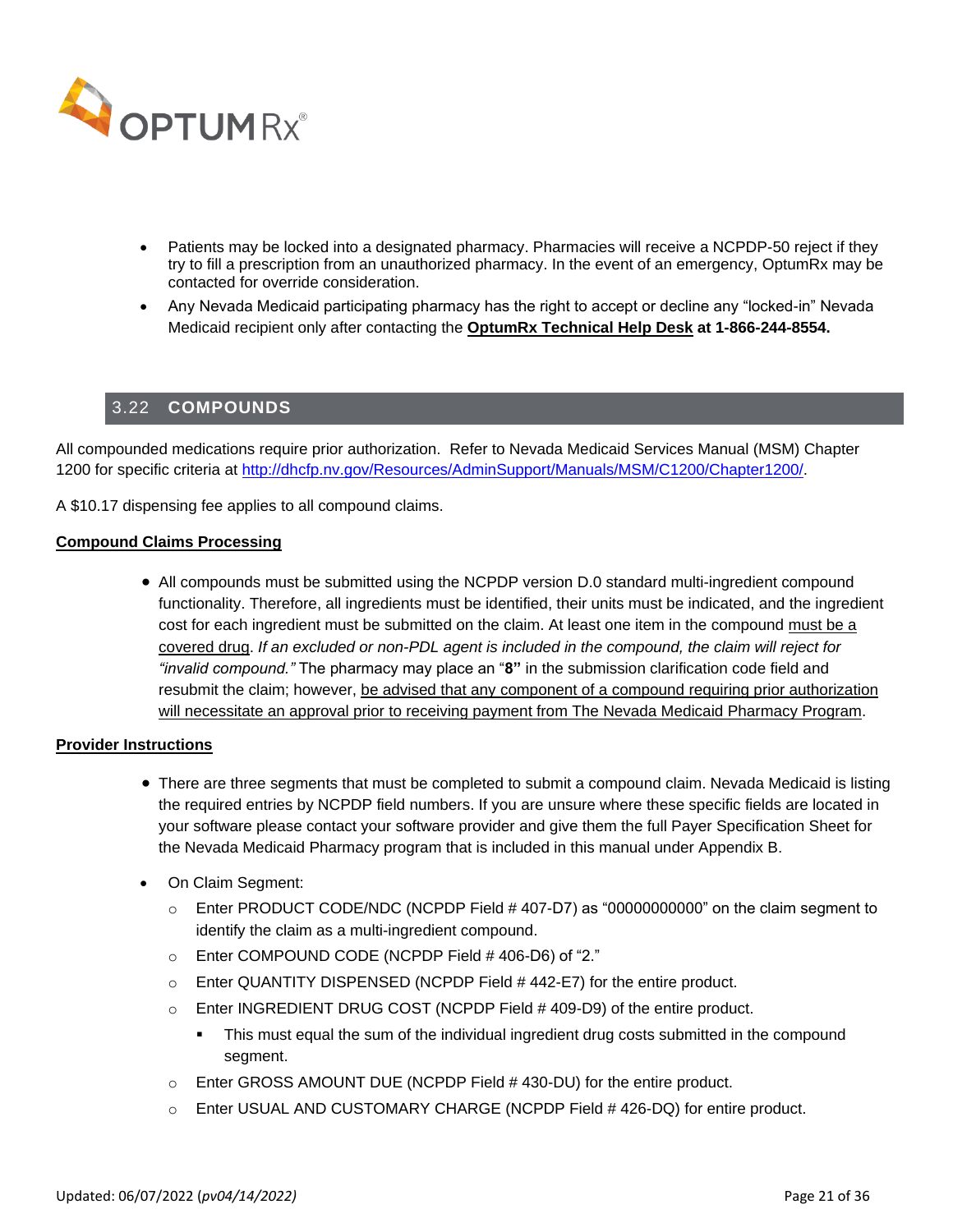

- $\circ$  SUBMISSION CLARIFICATION CODE (NCPDP Field # 420-DK) = 8 (Process Compound for Approved Ingredients) allows a claim to continue processing if at least one ingredient is covered. This is only needed if the compound contains a non-covered ingredient (see section 3.14 above).
- On Compound Segment:
	- $\circ$  COMPOUND DISPENSING UNIT FORM INDICATOR (NCPDP Field # 451-EG) Acceptable values are **ML** or **GM**
	- $\circ$  COMPOUND ROUTE OF ADMINISTRATION (NCPDP Field # 452-EH)
		- Example values are:
			- 1)  $3 = Inhalation$
			- 2)  $4 = Injection$
			- 3)  $11 =$  Oral
			- 4)  $13 =$  Otic
			- $5)$  15 = Rectal
			- 6)  $17 = \text{Topical}$
	- $\circ$  COMPOUND INGREDIENT COMPONENT COUNT (NCPDP Field #447-EC) must equal the number of NDCs transmitted in the compound segment (Maximum of 25)
	- o For each line item (ingredient):
		- COMPOUND PRODUCT ID QUALIFIER (NCPDP Field # 488-RE), always **03 = NDC**
		- COMPOUND PRODUCT ID (NCPDP Field # 489-TE), **NDC** of ingredient
		- COMPOUND INGREDIENT QUANTITY (NCPDP Field # 448-ED), quantity of the individual ingredient included in the compound
		- COMPOUND INGREDIENT DRUG COST (NCPDP Field # 449-EE), cost of the individual ingredient included in the compound

#### **Important Notes**

- The Claim Segment Product ID (i.e., NDC) is defined as a mandatory field and, therefore, must be submitted for all claims, including multi-ingredient compounds.
- A non-blank space value is expected in the Claim Segment Product ID field for field validation. The pharmacy submits all zeroes in this field for a multi-ingredient compound. For compound segment transactions, the claim is rejected if all zeroes are not submitted as the Product ID.
- A Submission Clarification Code value of **"8"** only allows a claim to continue processing if at least one ingredient is covered. Non-rebateable ingredients will process with the submission clarification code; but only rebateable ingredients are eligible for reimbursement.
- Each multi-ingredient compound claim counts as one claim towards the **Brand** Rx fill limits, if applicable.
- Pharmacies must transmit the same NDC numbers that are being used to dispense the medication.
- Compounds which contain an antibiotic must also contain another active ingredient. For example, an antibiotic suspension plus flavoring or an injectable antibiotic plus a fluid will not be covered as a compound.
- Coverage of Active Pharmaceutical Ingredients (APIs)
	- $\circ$  An API is defined by 21 C.F.R. § 207.3(a)(4) as a bulk drug substance that "is represented for use in a drug and that, when used in the manufacturing, processing, or packaging of a drug,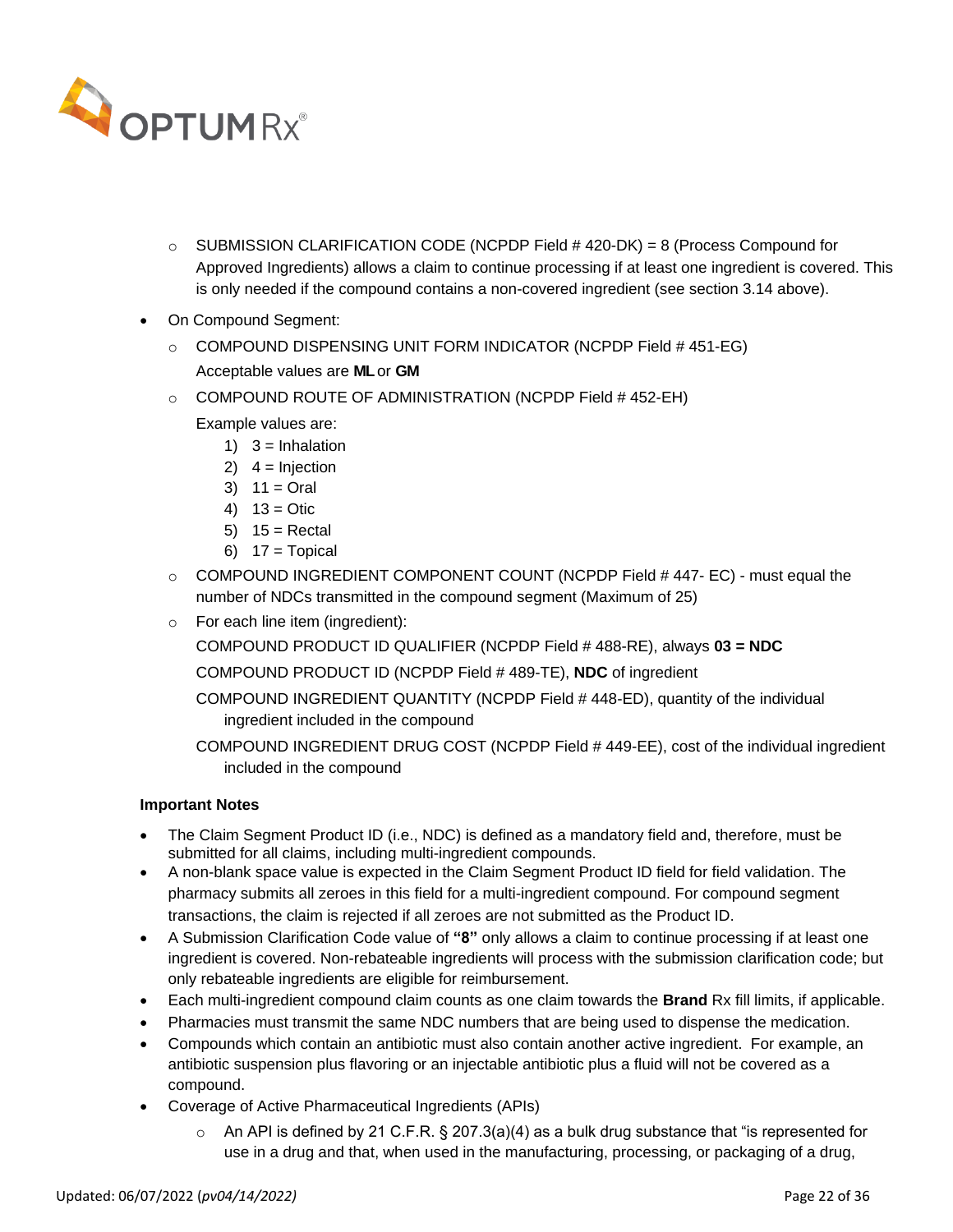

becomes an active ingredient or a finished dosage form of the drug." APIs may be included in extemporaneously compounded prescriptions and may serve as the active drug component in a compounded formulation.

# 3.23 **PARTIAL FILL FUNCTIONALITY**

<span id="page-22-0"></span>Partial fill functionality allows pharmacies to bill for partial quantities of a single prescription. The following rules apply:

- Partial fills must be billed via the POS system
- The dispensing fee is paid on the first fill only
- Partial fill functionality cannot be used with multi-ingredient compound claims
- Partial fills may not be transferred from one pharmacy to another
- You may not submit two partial fill transactions for the same prescription on the same day; the service date must be different for each partial fill.

The following sections list the NCPDP fields that are required to submit initial, subsequent and final claims using the partial fill functionality.

- **Initial Claims** complete these fields on an initial partial fill claim.
	- Quantity Dispensed (Field 442-E7): Enter the actual quantity dispensed for this claim
	- Days Supply (Field 405-D5): Enter the number of days supply that was dispensed for this claim
	- Dispensing Status (Field 343-HD): Enter "P" in this field
	- Quantity Intended to be dispensed (Field 344-HF): Enter the total quantity that was prescribed
	- Days Supply Intended to be dispensed (Field 345-HG): Enter the total days supply that was prescribed
- **Subsequent Claims** Complete these fields on a subsequent partial fill claim
	- Associated Prescription/Service Reference Number (Field 456-EN): Enter the prescription number from the initial partial fill
	- Associated Prescription/Service Date (Field 457-EP): Enter the date of service of the most recent partial fill in the series.
	- Quantity Dispensed (Field 442-E7): Enter the actual quantity dispensed for this claim.
	- Days Supply (Field 405-D5): Enter the number of days supply that was dispensed.
	- Dispensing Status (Field 343-HD): Enter "P" in this field.
	- Quantity Intended to be Dispensed (Field 344-HF): Enter the total quantity that was prescribed.
	- Days Supply Intended to be Dispensed (Field 345-HG): Enter the total days supply that was prescribed.
- **Final Claim** Complete these fields on a final partial fill claim:
	- Associated Prescription/Service Reference Number (Field 456-EN): Enter the prescription number from the initial partial fill
	- Associated Prescription/Service Date (Field 457-EP): Enter the date of service of the most recent partial fill in the series.
	- Quantity Dispensed (Field 442-E7): Enter the actual quantity dispensed for this claim.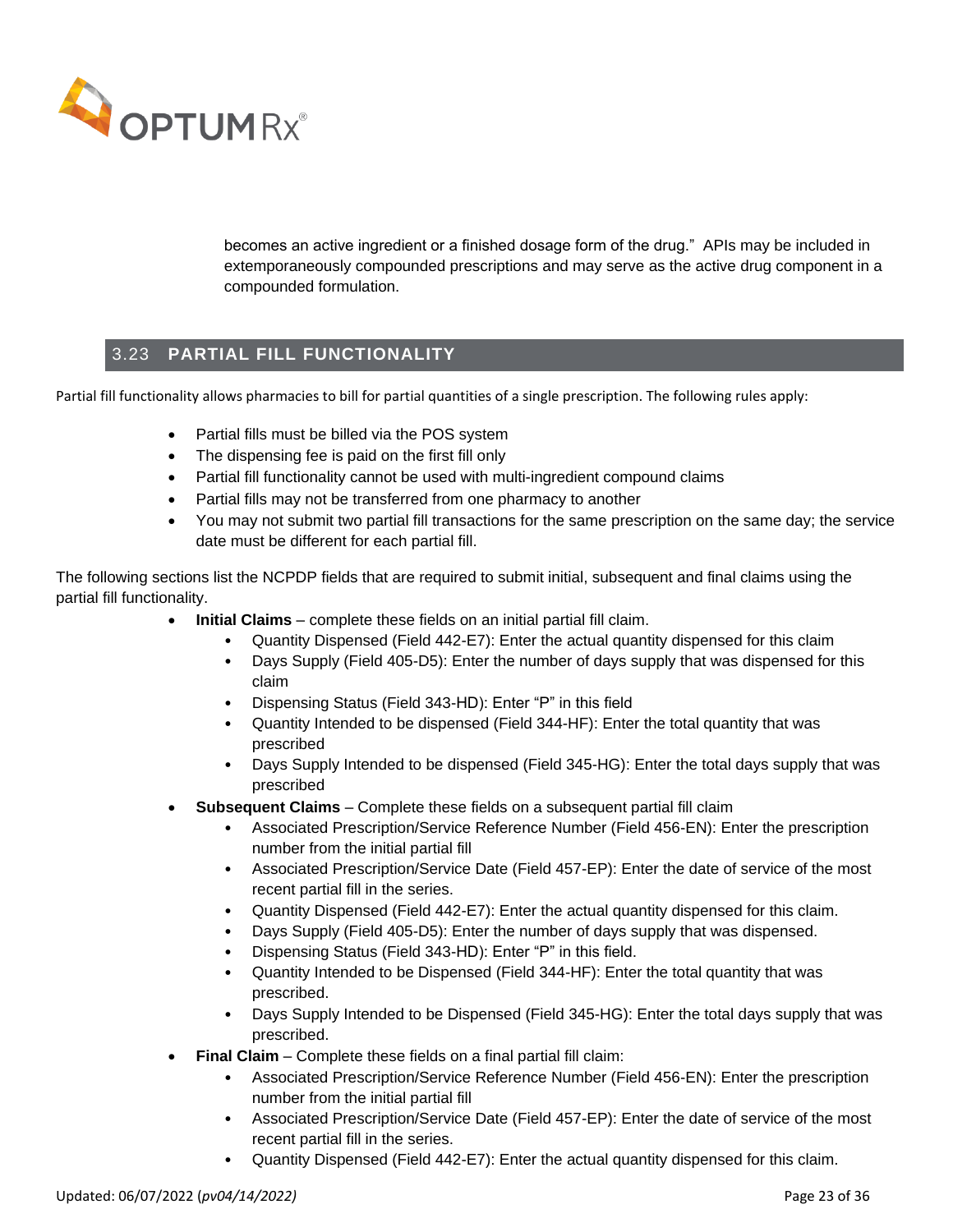

- Days Supply (Field 405-D5): Enter the number of days supply dispensed
- Dispensing Status (Field 343-HD): Enter "C" in this field
- Quantity Intended to be Dispensed (Field 344-HF): Enter the total quantity that was prescribed
- Days Supply Intended to be Dispensed (Field 345-HG): Enter the total days supply that was prescribed

## 3.24 **INJECTABLE DRUGS**

<span id="page-23-0"></span>Intravenous (I.V.) therapy drugs claims must be submitted through the pharmacy POS system using the Multi-Ingredient Functionality.

- Dispensing Fees:
	- For outpatient antibiotic therapy, a daily dispensing fee of \$10.17 will be applied to the claim.
	- For recipients in Long-Term Care, a daily dispensing fee of \$.10.17 will be applied to the claim. This fee will be multiplied by the number of days the therapy was provided.
- **Supplies** 
	- I.V. therapy supplies, enteral nutrition/supplies, Standard Total Parenteral Nutrition (TPN) solution and supplies are billed on CMS-1500 claim form or through the 837P electronic transaction. Medications added to TPN Solution immediately prior to administration are billed through the pharmacy POS system.
	- For coverage and limitations, see the Billing Guidelines for Provider Type 33, [MSM Chapter 1200,](http://dhcfp.nv.gov/Resources/AdminSupport/Manuals/MSM/C1200/Chapter1200/) Section 1203.2 and **MSM Chapter 1300**.

## 3.25 **REFILLS**

<span id="page-23-1"></span>Dispense refills pursuant to the orders of the physician, but not more than one year from the date of the original prescription.

Early refills may be dispensed only when 80% of the prescription is used for non-controlled drugs and 90% for controlled drugs. Recipients must use drugs in accordance with the prescriber's orders.

# 3.26 **VACATION FILL**

<span id="page-23-2"></span>To override an Early Refill denial message for a non-controlled substance (Reject Code 88) where the prescriber has authorized a vacation fill, enter '03' as the Submission Clarification Code (Field 420-DK).

# 3.27 **REASON FOR SERVICE CODE (CONFLICT CODE)**

<span id="page-23-3"></span>A Reason for Service Code (Reject Code E4) defines the type of utilization conflict that was detected (Field 439).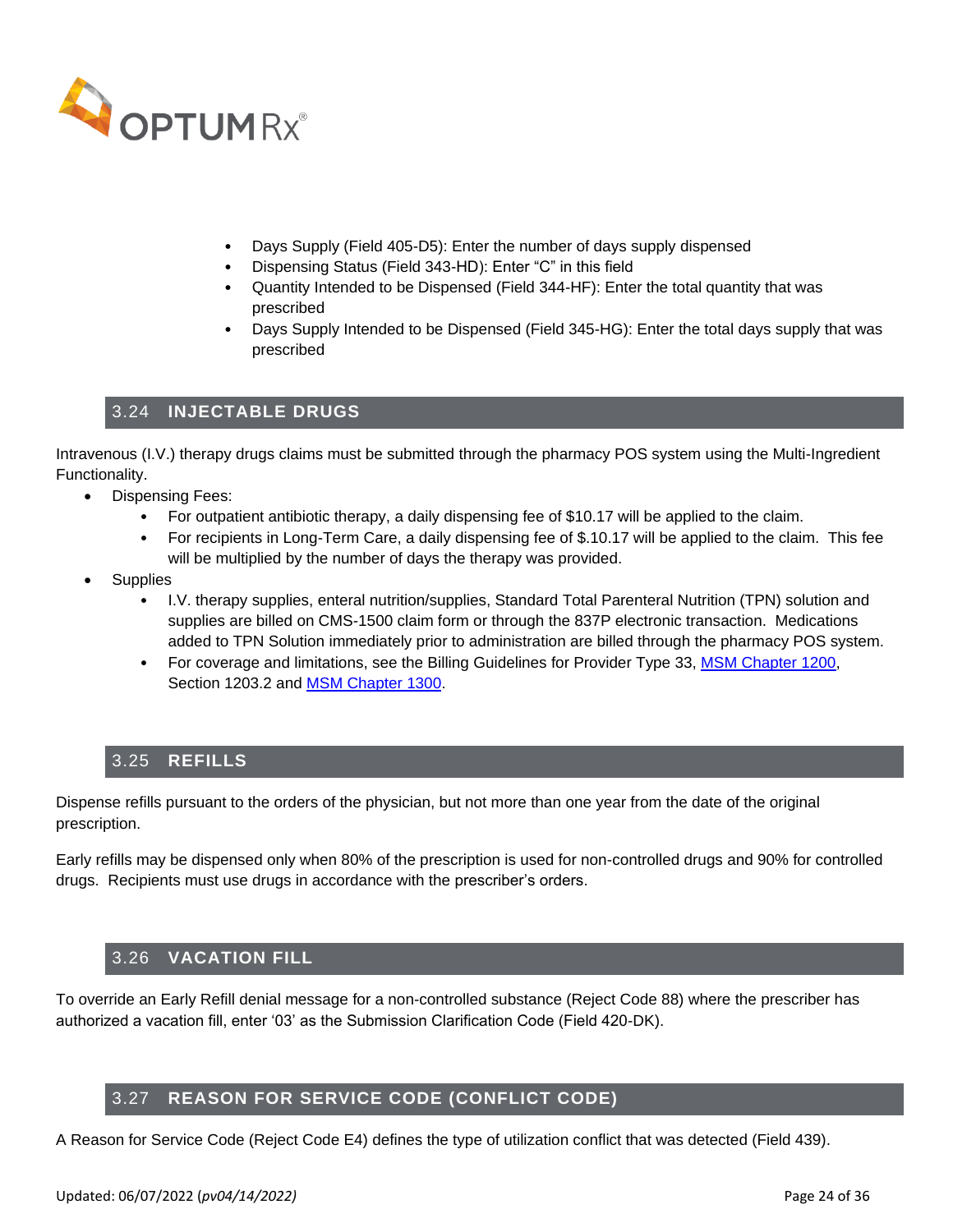

• Professional Service codes and Result of Service codes are required for Severity Level One Conflict codes.

## 3.28 **LOST MEDICATION**

<span id="page-24-0"></span>The recipient is responsible for payment to replace lost, stolen or otherwise destroyed medication even if a physician writes a new prescription for the drug. Prior authorization may be granted in a life-threatening situation for maintenance medication (refer to MSM Chapter 1200).

# <span id="page-24-1"></span>3.29 **USE OF PHARMACY DRUG DISCOUNT CARDS BY RECIPIENTS AND RETRO-ELIGIBLE REFUNDS**

Per Nevada Medicaid's **Billing Manual for Nevada Medicaid and Nevada Check Up**, any payment collected from a Nevada Medicaid recipient for a covered service must be returned to the recipient if they are later determined eligible for retroactive coverage that includes those dates of service. Nevada Check Up does not offer retroactive coverage. Nevada Medicaid offers up to three months of retroactive eligibility from the date in which the individual filed their application for assistance.

Drug discount cards can cause reimbursement issues for Medicaid recipients. If a recipient is pending Medicaid or becomes retro-eligible and has used a drug discount card for a drug claim, the transaction must be cancelled by the drug discount card processor in order to bill Medicaid. Pharmacies will be unable to bill Medicaid and reimburse the recipient until the initial claim using the discount drug card has been reversed. Online reversal of the claim may not be possible due to retail pharmacy company policies and system limitations. Manual reversal of the claim may or may not be possible; therefore, reimbursement cannot be guaranteed.

<span id="page-24-2"></span>Pharmacies are encouraged to notify recipients using drug discount cards of this policy regarding future refunds.

## 3.30 **ORDERING, PRESCRIBING OR REFERRING (OPR) PROVIDER REQUIREMENTS**

The Patient Protection and Affordable Care Act and the Centers for Medicare & Medicaid Services (CMS) require all ordering, prescribing and referring physicians to be enrolled in the state Medicaid program (§455.410 Enrollment and Screening of Providers). The Affordable Care Act (ACA) requires physicians or other eligible practitioners to enroll in the Medicaid program to order, prescribe and refer items or services for Medicaid recipients, even when they do not submit claims to Medicaid. Physicians or other eligible professionals who are already enrolled in Medicaid as participating providers and who submit claims to Medicaid are not required to enroll separately as OPR providers.

For any services or supplies that are ordered, prescribed or referred, the National Provider Identifier (NPI) of the Nevada Medicaid-enrolled Ordering, Prescribing or Referring (OPR) provider must be included on Nevada Medicaid/Nevada Check Up claims or those claims will be denied. To prevent claim denials for this reason, please confirm that the OPR provider is enrolled with Nevada Medicaid; this can be done on the Provider Web Portal by using the Search Providers feature: <https://www.medicaid.nv.gov/hcp/provider/Resources/SearchProviders/tabid/220/Default.aspx>

Refer to the Pharmacy Billing Manual Appendix B - [NCPDP D.0 Payer Sheet for Pharmacy Providers](https://www.medicaid.nv.gov/Downloads/provider/NV_BillingGuidelines_PT28_B.pdf) for billing instructions.

Please refer to Section 5.5 of this billing manual for billing instructions for vaccine claims when submitted with a nonparticipating prescriber due to Ordering, Prescribing and Referring (OPR) practitioner validation.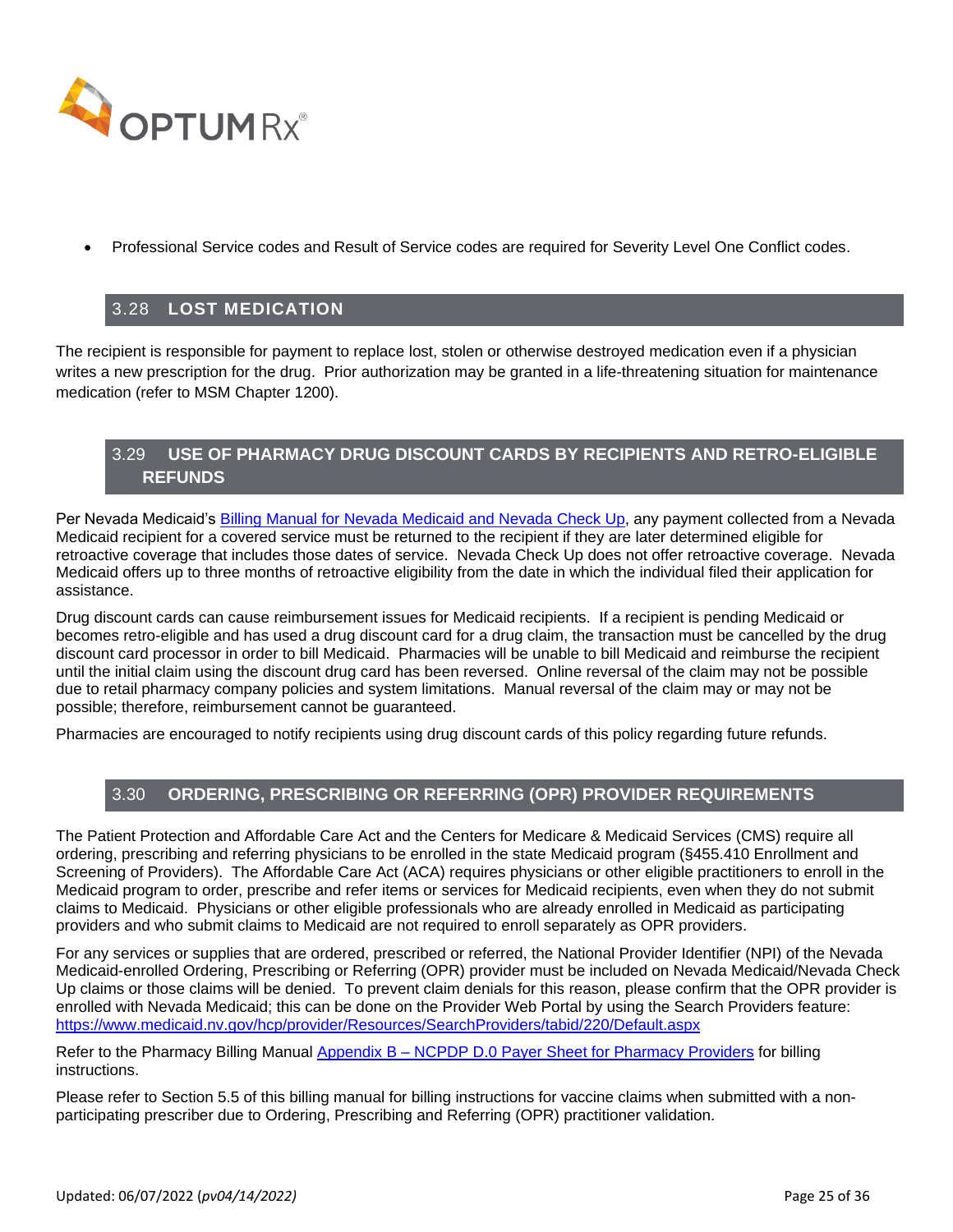

## 3.31 **BILLING FOR POINT-OF-SALE (POS) CLAIMS EXCEEDING \$999,999.99**

<span id="page-25-0"></span>Due to the field size limitations from the National Council for Prescription Drug Programs (NCPDP) for fields 409-D9 (Ingredient Cost Submitted), 426-DQ (Usual and Customary Charge) and 430-DU (Gross Amount Due), claims exceeding \$999,999.99 require special billing and handling. Providers must split the claims as necessary to allow the proper amount due to be billed. The total quantity dispensed (442-E7) must be split by the provider and billed on multiple claims. A prior authorization will be necessary to allow for multiple dispenses on the same date of service. The prior authorization will also pay only a single dispensing fee, if applicable.

# <span id="page-25-1"></span>**4.0 PROSPECTIVE DRUG UTILIZATION REVIEW (PRODUR)**

Prospective Drug Utilization Review (ProDUR) encompasses the detection, evaluation, and counseling components of pre-dispensing drug therapy screening. The ProDUR system assists the pharmacist in these functions by addressing situations in which potential drug problems may exist. ProDUR performed prior to dispensing helps pharmacists ensure that their patients receive appropriate medications. This is accomplished by providing information to the dispensing pharmacist that may not have been previously available. Because the ProDUR solution through OptumRx examines claims from all participating pharmacies, drugs which interact or are affected by previously dispensed medications can be detected. ProDUR edits can detect the following potential problems: therapeutic duplication, early refills, high dose, drugdrug interactions, drug-inferred diagnosis interactions, drug-gender edits, and geriatric or pediatric precautions.

OptumRx recognizes that the pharmacist uses his/her education and professional judgment in all aspects of dispensing. ProDUR is offered as an informational tool to aid the pharmacist in performing his/her professional duties. If a pharmacist assesses a potential drug therapy problem, and determines that the prescription should be dispensed, the pharmacist can override the ProDUR edit at point of sale using Pharmacy Professional Service (PPS) Codes (See table below). Exceptions include ProDUR edits involving: narcotic analgesics, sedative hypnotics, benzodiazepines or skeletal muscle relaxants. ProDUR edits for these four classes require a call to the call center in order to obtain an override.

| <b>Pharmacy Professional Service Codes</b> |                |                                             |
|--------------------------------------------|----------------|---------------------------------------------|
| <b>Response Field</b>                      |                | <b>Response Codes</b>                       |
| <b>Conflict Code</b>                       | DD.            | <b>Drug-Drug Interaction</b>                |
|                                            | <b>HD</b>      | <b>High Dose</b>                            |
|                                            | TD             | <b>Therapeutic Duplication</b>              |
|                                            | DC             | <b>Drug-Disease</b>                         |
|                                            | LD             | <b>Low Dose</b>                             |
|                                            | МN             | <b>Insufficient Duration</b>                |
|                                            | <b>MX</b>      | <b>Excessive Duration</b>                   |
|                                            | <b>PA</b>      | Drug-Age                                    |
| <b>Intervention Code</b>                   | M <sub>0</sub> | <b>Prescriber consulted</b>                 |
|                                            | P <sub>0</sub> | <b>Patient consulted</b>                    |
|                                            | R <sub>0</sub> | <b>Pharmacist consulted other</b><br>source |
| <b>Outcome Code</b>                        | 1Α             | <b>Filled As Is, False Positive</b>         |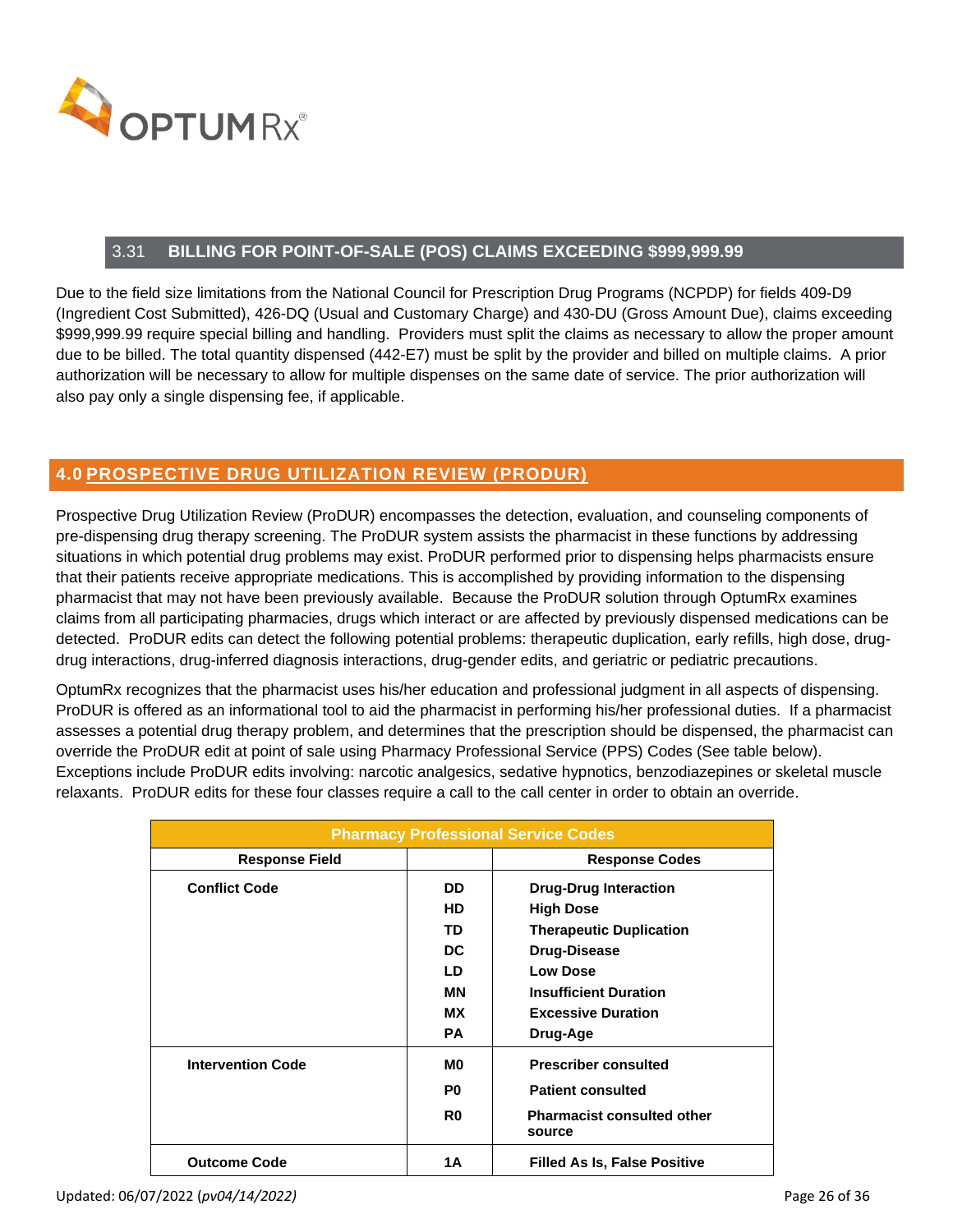

| 1B | <b>Filled Prescription As IS</b>         |
|----|------------------------------------------|
| 1C | <b>Filled, With Different Dose</b>       |
| 1D | <b>Filled, With Different Directions</b> |
| 1E | <b>Filled, With Different Quantity</b>   |
| 1G | <b>Filled, With Prescriber Approval</b>  |

# 4.1 **THERAPEUTIC AND CLINICAL EDITS**

#### <span id="page-26-0"></span>**Therapeutic Duplication**

A Therapeutic Duplication edit has been enabled for specific therapeutic classes as a safety precaution. Claims encountering this edit are denied with an NCPDP "88" Reject - TD. Additional information is shared as outlined in Section 4.3 below.

| <b>Therapeutic Duplication Alert Classes*</b> |                               |                                  |  |  |
|-----------------------------------------------|-------------------------------|----------------------------------|--|--|
| <b>ACE Inhibitors</b>                         | Antipsychotics                | H <sub>2</sub> RA <sub>S</sub>   |  |  |
| ACE Inhibitors/CCB                            | Benzodiazepines (Anxiety)     | Leukotrienes                     |  |  |
| Alpha Blockers                                | Benzodiazepines (Insomnia)    | Statins (lipotropics)            |  |  |
| Angiotensin Receptor<br><b>Blockers</b>       | <b>Beta Blockers</b>          | Fibrates (lipotropics)           |  |  |
| Antiarthritics (NSAIDS, COX-<br>$\vert \vert$ | <b>Bile Salt Sequestrants</b> | Narcotic Analgesics              |  |  |
| Antidepressants (SSRI,<br>SNRI)               | Calcium Channel Blockers      | Quinolones                       |  |  |
| Antidepressants (TCAs)                        | <b>PPIS</b>                   | <b>Skeletal Muscle Relaxants</b> |  |  |
| Antihistamines                                |                               |                                  |  |  |

\*The above list may not be all inclusive and is subject to change

# 4.2 **CALL CENTERS**

<span id="page-26-1"></span>**The OptumRx Technical Call Center is available 24 hours per day, seven days a week. The telephone number is (866) 244-8554**. Alert message information is available from the Technical Call Center after the message appears. If you need assistance with any alert or denial messages, it is important to contact the Technical Call Center about ProDUR messages at the time of dispensing. The Technical Call Center can provide claims information on all error messages, which are sent by the ProDUR system. This information includes: NDCs and drug names of the affected drugs, dates of service, whether the calling pharmacy is the dispensing pharmacy of the conflicting drug, and days supply.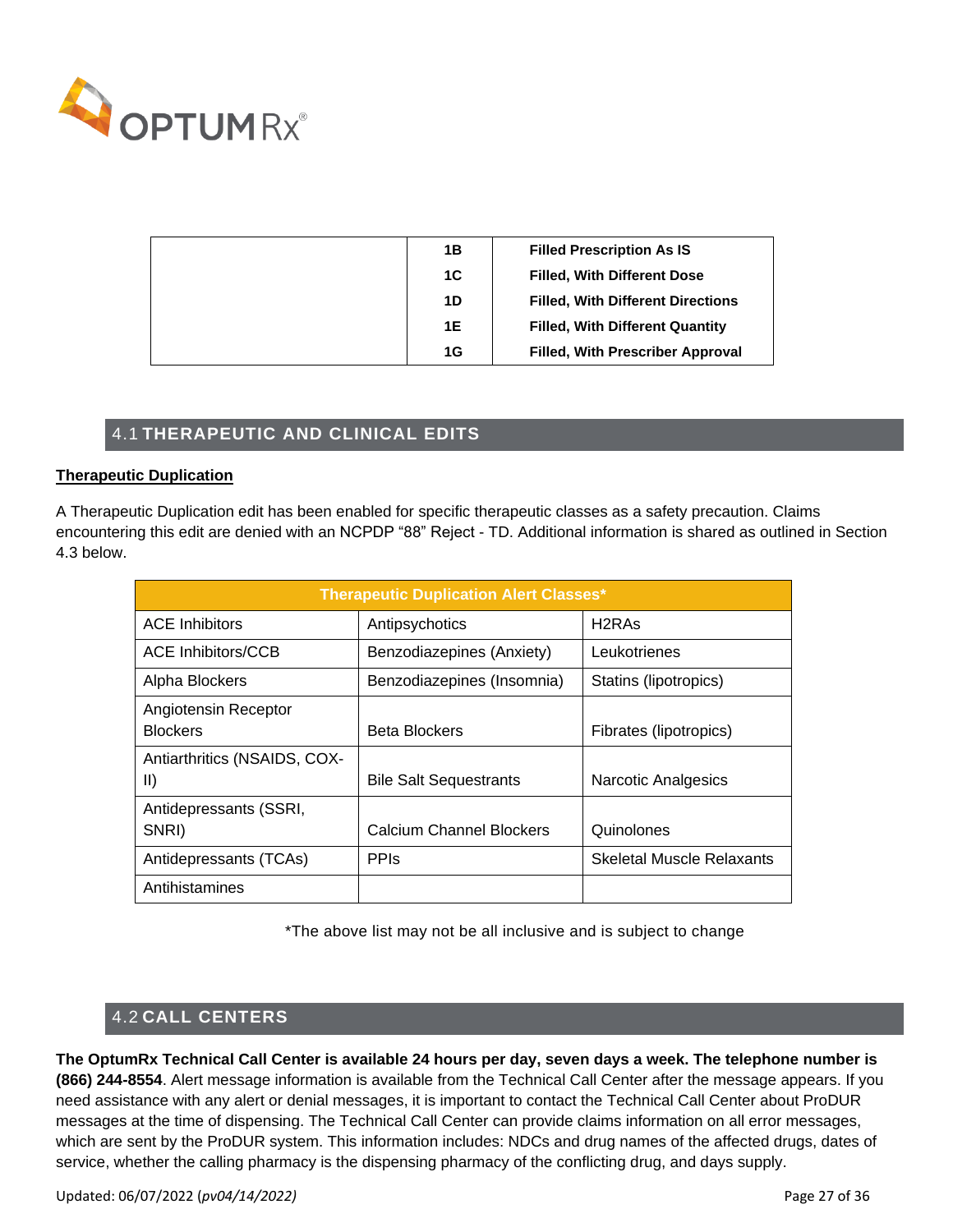

The Technical Call Center is not intended to be used as a clinical consulting service and cannot replace or supplement the professional judgment of the dispensing pharmacist. OptumRx has used reasonable care to accurately compile ProDUR information. Because each clinical situation is unique, this information is intended for pharmacists to use at their own discretion in the drug therapy management of their patients.

A second level of assistance is available if a provider's question requires a clinical response. To address these situations, OptumRx clinical pharmacists are available for consultation and are located at the Clinical Call Center. The telephone number is (855) 455-3311. The Clinical Call Center is available 24 hours a day, seven days a week.

# 4.3 **PRODUR ALERT/ERROR MESSAGES**

<span id="page-27-0"></span>ProDUR is an integral part of the Nevada Medicaid Pharmacy Program's claims adjudication process. ProDUR includes: reviewing claims for therapeutic appropriateness before the medication is dispensed; reviewing the available medical history; focusing on those patients at the highest severity of risk for harmful outcome; and intervening and/or counseling when appropriate.

All ProDUR alert messages appear at the end of the claims adjudication transmission. Alerts appear in the following format:

| <b>Format</b>             | <b>Field Definitions</b>                                                                                                                         |
|---------------------------|--------------------------------------------------------------------------------------------------------------------------------------------------|
| Reason for Service        | Up to three characters. Code transmitted to pharmacy when a conflict<br>is detected (e.g., ER, HR, TD, DD).                                      |
| Severity Index Code       | One character. Code indicates how critical a given conflict is.                                                                                  |
| Other Pharmacy Indicator  | One character. Indicates if the dispensing provider also dispensed<br>the first drug in question.<br>$1 =$ Your Pharmacy<br>$3 =$ Other Pharmacy |
| Previous Date of Fill     | Eight characters. Indicates previous fill date of conflicting drug in<br>YYYY/MM/DD format.                                                      |
| Quantity of Previous Fill | Five characters. Indicates quantity of conflicting drug previously<br>dispensed.                                                                 |
| Database Indicator        | One character. Indicates source of ProDUR message.<br>$1 =$ First Data Bank<br>$4 =$ Processor Developed                                         |
| <b>Other Prescriber</b>   | One character. Indicates the prescriber of conflicting prescription.<br>$0 = No$ Value<br>$1 =$ Same Prescriber<br>$2 =$ Other Prescriber        |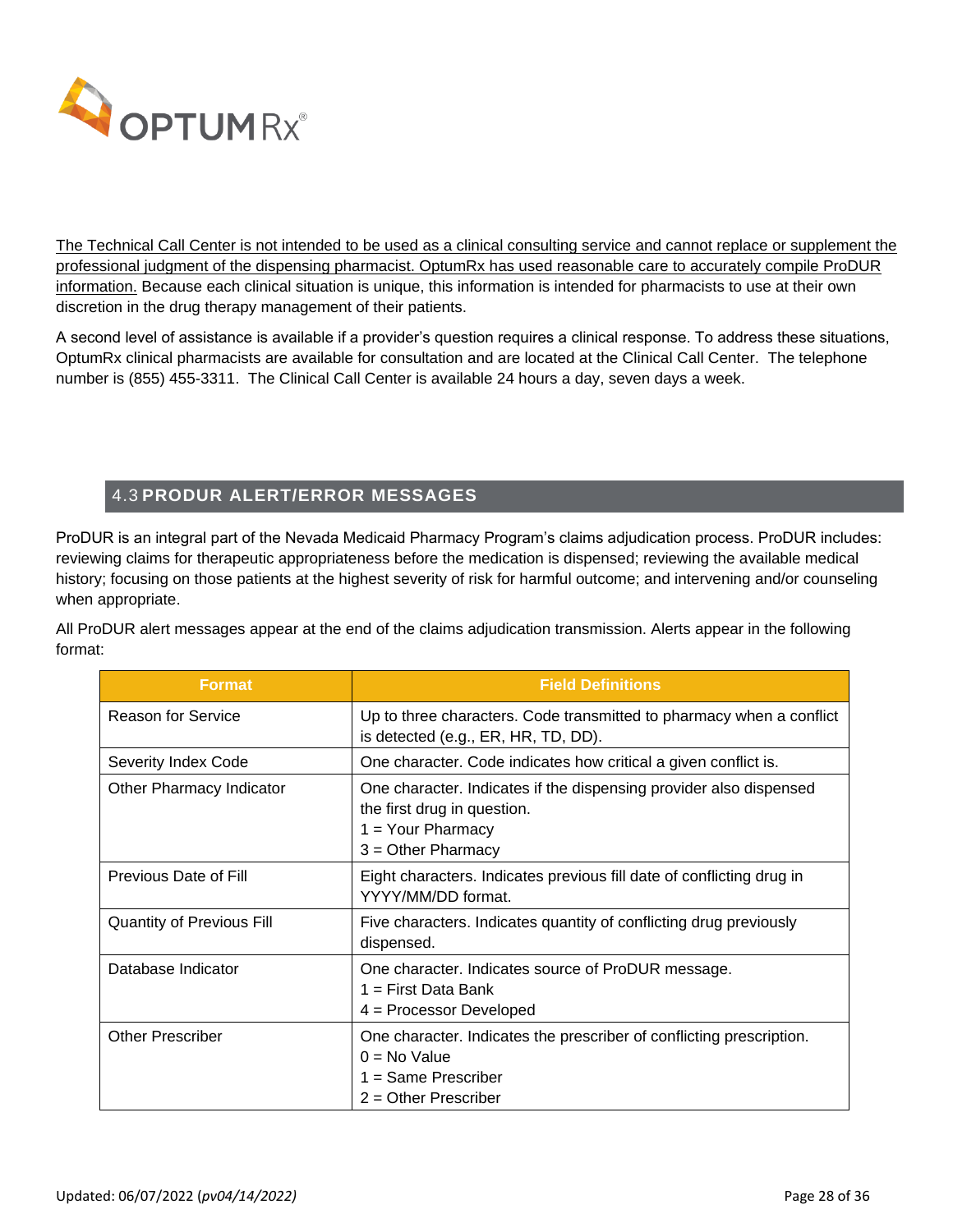

# <span id="page-28-1"></span><span id="page-28-0"></span>**5.0 PROVIDER REIMBURSEMENT**

# 5.1 **SWITCHING FEES**

**OptumRx does NOT charge any switching fees for any claims. Pharmacies may be charged switching fees by their individual "claims switching service." Pharmacies are encouraged to consult with their claims switching service for further details.**

## 5.2 **AMBULATORY/LTC NETWORK PHARMACY PAYMENT ALGORITHMS**

<span id="page-28-2"></span>Pricing for all drugs and supplies (except diabetic, family planning supplies and vaccinations) is always the "lesser of":

- National Average Drug Acquisition Cost (NADAC) + Dispensing Fee
- Wholesale Acquisition Cost (WAC) + Dispensing Fee
- Federal Upper Limit (FUL) + Dispensing Fee
- Maximum Allowable Cost (MAC) + Dispensing Fee
- Department of Justice (DOJ) 15% + Dispensing Fee
- Gross Amount Due (Field 430-DU) (Submitted)
- Usual and Customary (Field 425-DQ) (Submitted)
- Actual Acquisition Cost (AAC) (Submitted)

Pricing for Diabetic and Family Planning Supplies is always the "Lesser of":

- Wholesale Acquisition Cost (WAC)  $+8\% + $1.54$  Dispensing Fee
- Gross Amount Due (Field 430-DU)
- Usual and Customary (Field 425-DQ)

#### **Actual Acquisition Cost (AAC)**

For products that do not have WAC, FUL, MAC or DOJ pricing on file, a pharmacy will be prompted to submit their actual acquisition price. The pharmacy should submit the actual invoiced cost of the medication for the quantity submitted.

The Point of Sale system will return the message "PLEASE SUBMIT PHARMACY ACQUISITION PRICE AND SUBMIT PRIOR AUTH #00000000012" if no other pricing is on file for the submitted NDC. The pharmacy should submit the following:

- The calculated actual acquisition cost in the "Gross Amount Due" (430-DU) field
- The "PA Type Code" (461-EU) field should be "1"
- The "PA Number Submitted" (462-EV) field should be "00000000012"

#### **Compounds (Other than Home I.V. antibiotics)**

Each individual **ingredient is priced as above + the applicable dispense fee. The lesser of calculated amount, Usual and Customary, and Gross Amount** Due are reimbursed. There are no additional repackaging fees.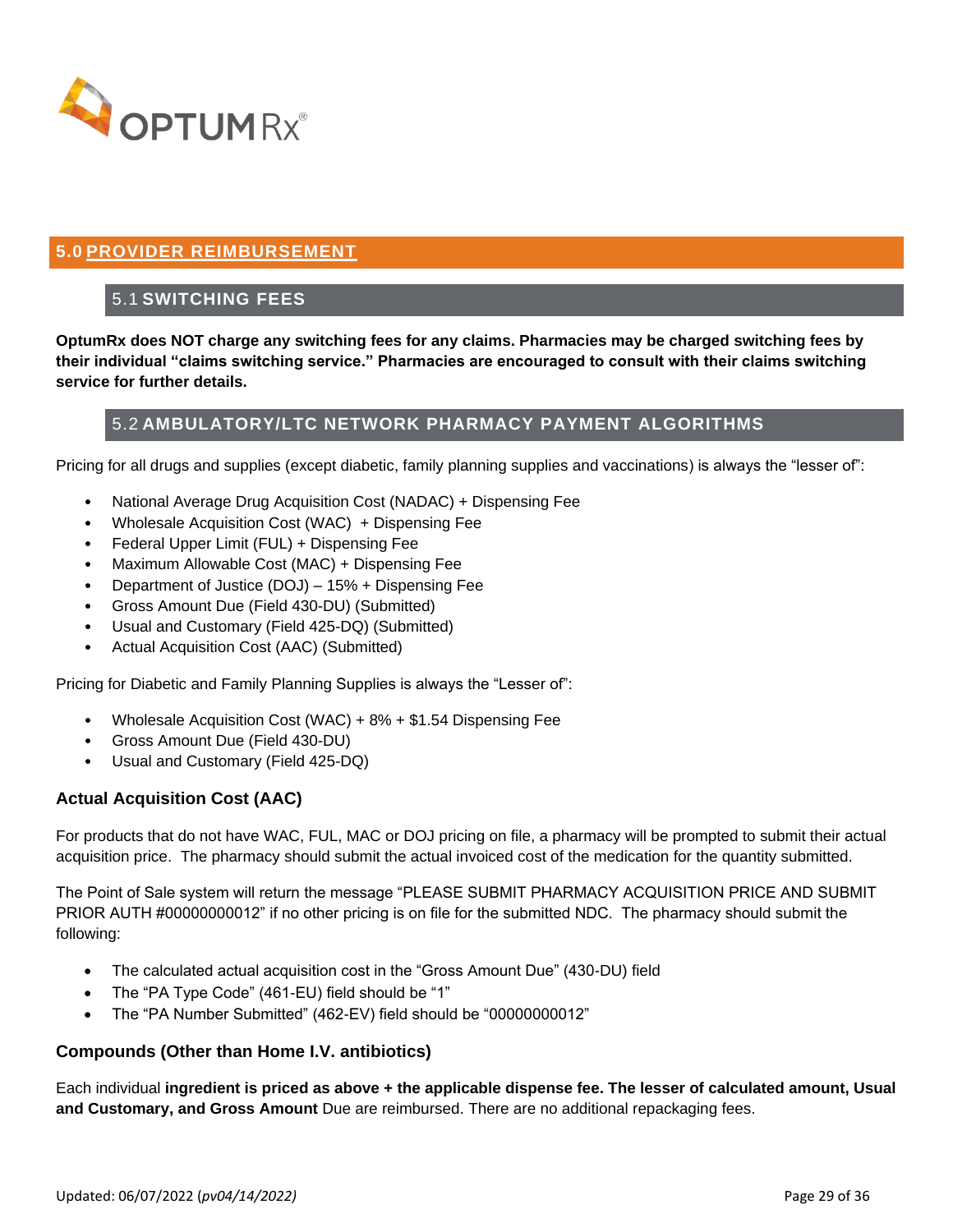

# 5.3 **AMBULATORY/LTC NETWORK PHARMACY DISPENSING FEES**

<span id="page-29-0"></span>• Dispensing fee is currently \$10.17 per claim.

# 5.4 **PHYSICIAN ADMINISTERED DRUG (PAD) CLAIM PAYMENT ALGORITHMS**

<span id="page-29-1"></span>Nevada Medicaid requires a National Drug Code (NDC) and an NDC quantity and the Healthcare Common Procedure Coding System (HCPCS) code for each claim line with a physician-administered drug. For billing specifications, see the Nevada Medicaid NDC Billing Reference (select "NDC" from the "Providers" menu, then click "Billing Reference").

#### **Not Otherwise Classified Drugs**

**Correct coding requires an item be coded with the most specific code available that appropriately describes the item. Not Otherwise Classified (NOC) Healthcare Common Procedure Coding System (HCPCS) codes must only be used when a more specific HCPCS code is not available.**

Providers who indicate procedure codes such as **J3490** (Unclassified drugs), **J3590** (Unclassified biologics), and **J9999**  (Not otherwise classified, antineoplastic drugs) on claims for NOC drugs must also indicate the following on the claim:

- The NDC of the drug dispensed,
- The drug name,
- The NDC quantity billed, and
- The NDC unit of issue (i.e., ea, gm, or ml).

If this information is not included on the claim or if there is a more specific HCPCS procedure code for the drug, the claim could be denied.

Pricing for all drugs and supplies (except diabetic, family planning supplies and vaccinations) is always the "lesser of":

- NADAC
- WAC
- FUL
- MAC
- Department of Justice (DOJ) 15%
- Gross Amount Due (Field 430-DU) (Submitted)
- Usual and Customary (Field 425-DQ) (Submitted)
- AAC (Submitted)

Pricing for Diabetic and Family Planning Supplies is always the "Lesser of":

- $\bullet$  WAC + 8%
- Gross Amount Due (Field 430-DU)
- Usual and Customary (Field 425-DQ)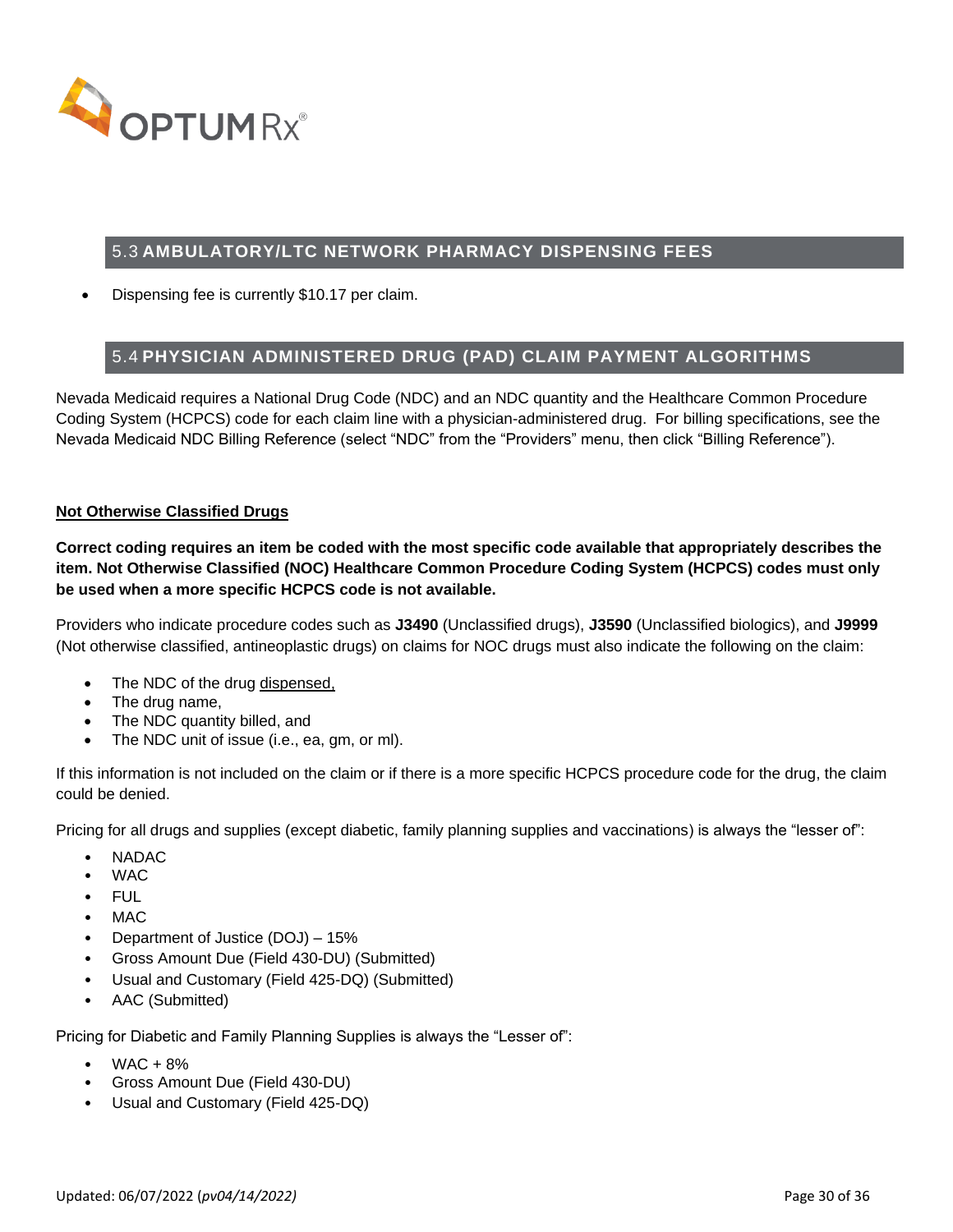

# <span id="page-30-0"></span>5.5 **END STAGE RENAL DISEASE (ESRD) FACILITY AND HOSPITAL BASED ESRD CLAIMS**

- ESRD facilities and outpatient hospitals are reimbursed by a bundled prospective payment system (PPS).
- Refer to the Nevada Medicaid Billing Guidelines for Provider Types 45 and 81 for information regarding PPS for ESRD facilities and outpatient hospitals.
- For a list of drugs included in the PPS, refer to the [CMS Manual System, Pub 100-](https://www.cms.gov/Regulations-and-Guidance/Guidance/Transmittals/downloads/R2134CP.pdf)04 Medicare Claims [Processing, Transmittal 2134.](https://www.cms.gov/Regulations-and-Guidance/Guidance/Transmittals/downloads/R2134CP.pdf)
- Drugs administered must be billed by National Drug Code (NDC). All services (e.g., drugs and labs) administered should be billed regardless of the global (PPS) methodology. Services that are billed and included in the PPS rate will not be paid separately but will deny as included in the global rate.

# <span id="page-30-1"></span>5.6 **PHARMACIST ADMINISTERED VACCINATIONS**

## **Effective April 17, 2012, Nevada Medicaid and Nevada Check Up will reimburse pharmacies for administering adult and childhood vaccines.**

## **Requirements**

- The administering pharmacist must be appropriately certified by the Nevada State Board of Pharmacy.
- Records must be kept on file for auditing.
- Pharmacies are responsible for physician oversight of the program and other state licensing requirements per Nevada Board of Pharmacy Rules.
- Pharmacies must enter vaccination given in the Nevada WebIZ Website.
- Pharmacies must enroll in the Vaccines for Children Program (VFC). VFC vaccines are provided by the Nevada State Health Division for recipients who are under 19 years of age at no cost to the provider.
- The following is a list of covered vaccines:

#### **Covered Vaccines**

- **Influenza**
- **Tetanus, diphtheria, pertussis (Td/Tdap/DTaP)**
- **Varicella**
- **HPV (Male and Female) (Provided through VFC program through age 18)**
- **Zoster (only covered for recipients 50 years old and greater, not included in VFC)**
- **Measles, Mumps, Rubella (MMR)**
- **Pneumococcal**
- **Meningococcal**
- **Hepatitis A**
- **Hepatitis B**
- **Inactivated Poliovirus**
- **Haemophilus influenza type b**
- **Rotavirus**
- **COVID-19**
- **Synagis®**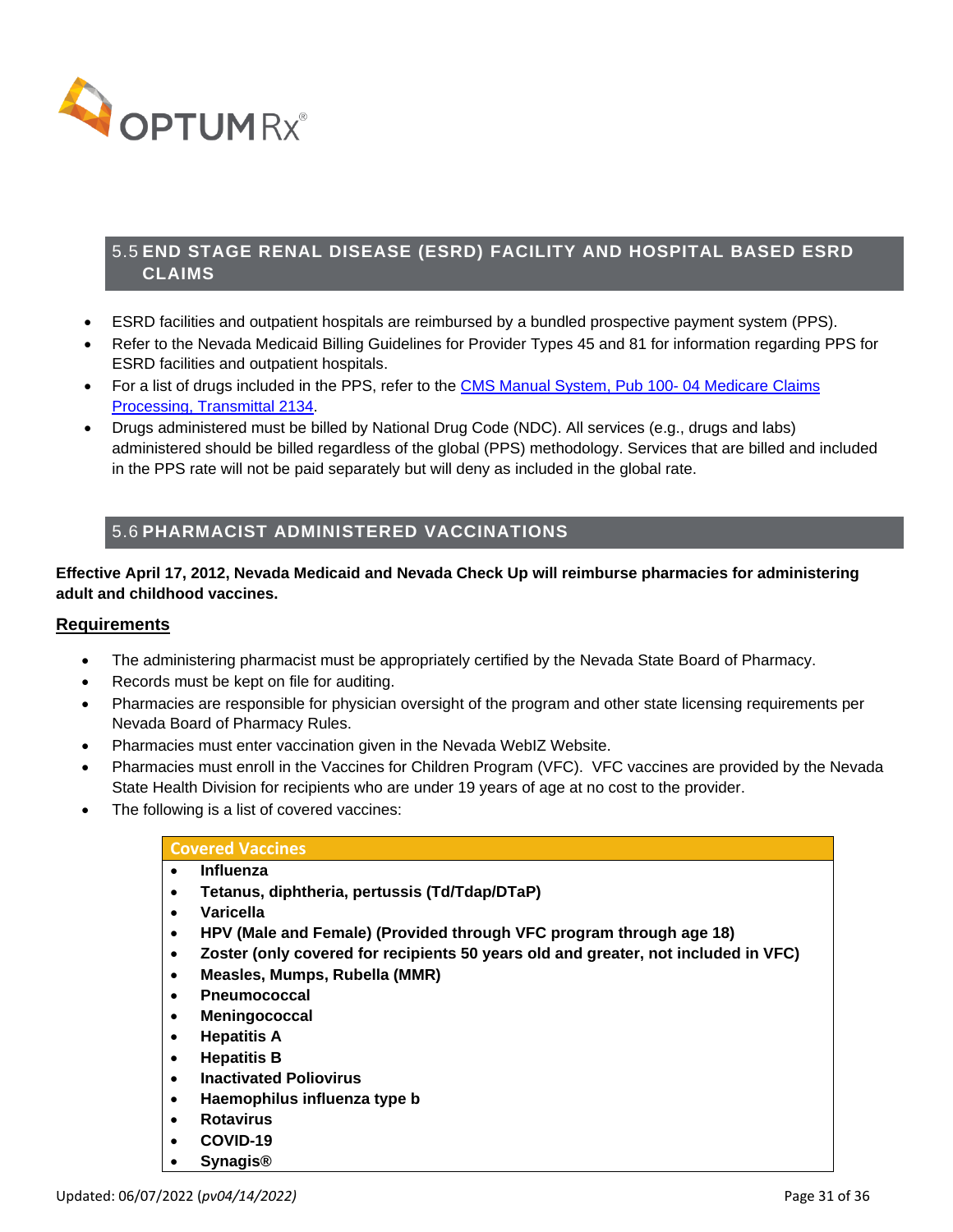

#### **Reimbursement**

- **The administration fee is \$7.80 if administered in the pharmacy. If dispensed and administered off site, the pharmacy will be reimbursed the standard dispensing fee.**
- All claims should be submitted through the Pharmacy Point of Sale System.
- **Pharmacies will not be reimbursed an ingredient cost for VFC Program Vaccination, but pharmacies will receive the administration fee**.
- Ingredient cost will be reimbursed using the lesser-of logic payment algorithm.

## **Claims Submission for Synagis®**

Providers must submit requests for prior authorization for the number of required whole vials. Requests for partial vials will be rejected with messaging from the pharmacy system indicating missing or invalid quantity. Please refer to the following table for dosing allowance for calculating dosage and number of required vials.

Dosing Allowance: Synagis® is available only in 50mg and 100mg vials. Due to the potential for significant waste, the following table should be utilized to determine permitted dose (within 10% of calculated dose due to vial overfill) and vials to dispense.

| <b>Weight-based Dose</b> | <b>Range Vial Quantity Recommendation</b>         |
|--------------------------|---------------------------------------------------|
| $\leq$ 52.49 mg          | 1 vial of 50 mg/0.5 mL                            |
| 52.5 mg $-$ 104.99 mg    | 1 vial of 100 mg/1 mL                             |
| 105 mg $-$ 157.49 mg     | 1 vial of 50 mg/0.5 mL and 1 vial of 100 mg/1 mL  |
| 157.5 mg $-$ 209.99 mg   | 2 vials of 100 mg/1 mL                            |
| $210$ mg $- 262.49$ mg   | 1 vial of 50 mg/0.5 mL and 2 vials of 100 mg/1 mL |
| 262.5 mg $-$ 314.99 mg   | 3 vials of 100 mg/1 mL                            |

## **Claims Submission for COVID-19 Vaccinations**

**Attention Pharmacies**: For all COVID-19 vaccinations, when the applicable submission clarification code (SCC) value is not submitted, these claims will have a paid status; however, payment of the correct administration fee will not occur. Providers are advised to reverse and resubmit claims with the applicable SCC value if appropriate payment was not received.

When submitting a claim for the COVID-19 vaccine, submission should include the NCPDP fields as depicted below. An administration fee will be paid to POS pharmacy providers that submit claims for covered COVID-19 vaccines for Nevada Medicaid Fee-for-Service (FFS) recipients within the specified product limits. Effective February 7, 2022, the pharmacy provider's fee is \$40.11 for the first, second and third administration (dose) of the vaccination. If a pharmacy claim is submitted for a recipient's second or third vaccination dose with a National Drug Code (NDC) from a different manufacturer than was used with the first dose, the claim will be denied, requiring prior authorization.

Nevada Medicaid has authorized the use of each of the available COVID-19 vaccines as a heterologous (mix and match) booster dose in eligible individuals following completion of primary vaccination with a different available COVID-19 vaccine.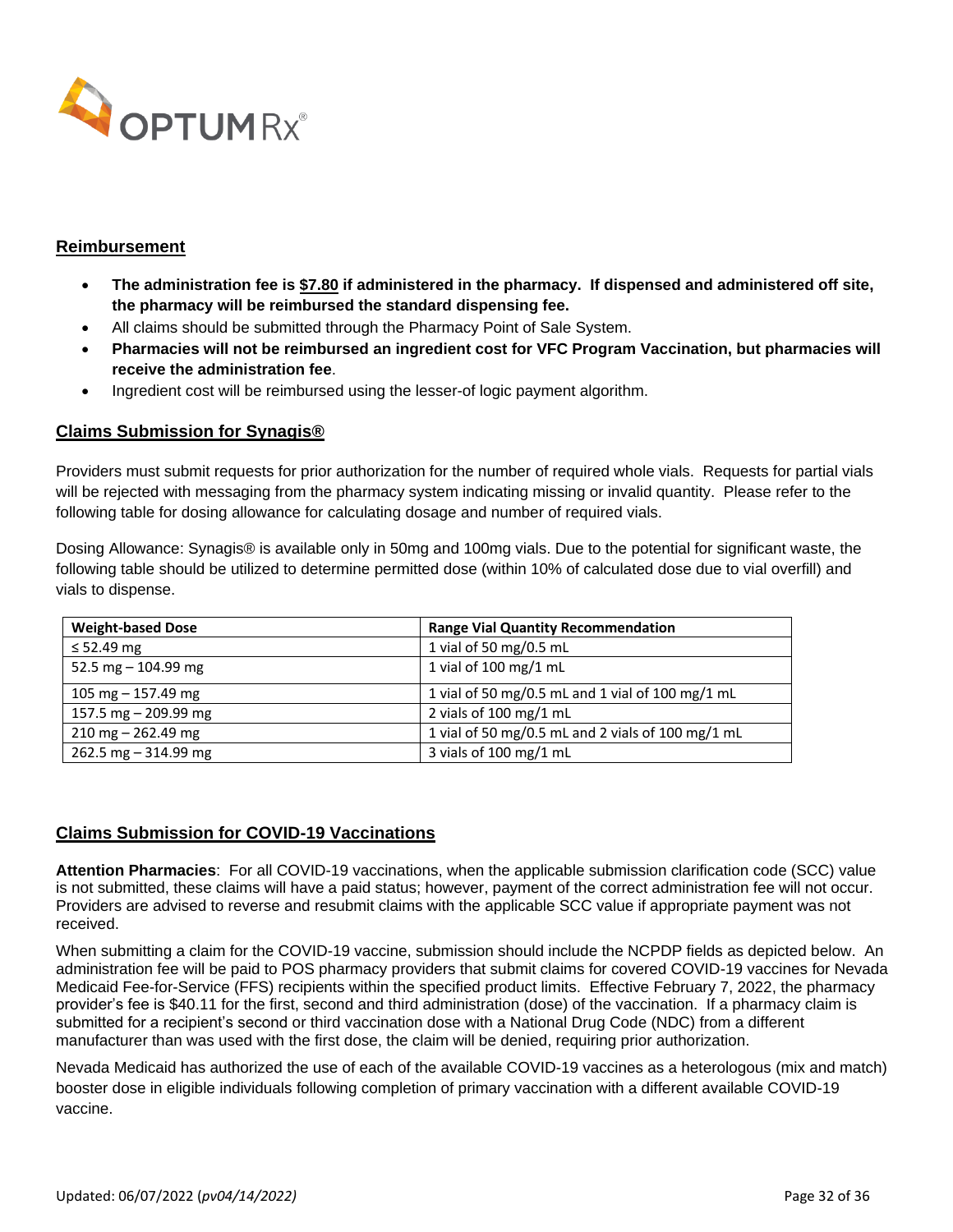

Effective December 17, 2021, Nevada Medicaid reimburses the administration fee for the booster dose of the Pfizer COVID-19 vaccine for individuals 16 and 17 years of age. The Pfizer COVID-19 vaccine booster is to be administered at least six months after completion of the primary vaccination with the Pfizer COVID-19 vaccine.

Effective January 14, 2022, Nevada Medicaid expanded coverage for the Pfizer BioNTech COVID-19 vaccine to incorporate the following:

- Nevada Medicaid will reimburse a vaccine administration for a single booster dose for individuals 12-15 years of age.
- Nevada Medicaid will reimburse a vaccine administration for a third primary dose for certain immunocompromised children 5-11 years of age.
- After completion of the primary series, Nevada Medicaid will shorten the time for the Pfizer BioNTech COVID-19 booster dose to at least five months for all eligible recipients 5 years of age and up.

Effective March 29, 2022, Nevada Medicaid reimburses the vaccine administration for a second COVID-19 vaccine booster at least 4 months after receipt of a first booster dose of any authorized or approved COVID-19 vaccine for the following individuals:

- Individuals 50 years of age and older after receipt of a first booster dose of any authorized or approved COVID-19 vaccine.
- Immunocompromised individuals 12 years of age or older for a second dose of the Pfizer-BioNTech COVID-19 vaccine.
- Immunocompromised individuals 18 years of age and older. These are individuals who have undergone solid organ transplantation or who are living with conditions that are considered to have an equivalent level of weakened immune systems.

These claims for the second booster doses should be submitted with a Submission Clarification Code (SCC) of 10.

Effective May 22, 2022, Nevada Medicaid reimburses the vaccine administration incentive for a Pfizer BioNTech COVID-19 booster dose for individuals 5 through 11 years of age at least 5 months after administration of the Pfizer BioNTech COVID-19 primary series.

| <b>NCPDP Field Name</b>                       | <b>NCPDP</b><br><b>Field</b><br><b>Number</b> | <b>First Dose</b>                 | <b>Second Dose</b><br>(If Applicable) | <b>Third Dose</b><br>(If Applicable) | <b>Booster</b><br>Dose(s)<br>(If Applicable) |
|-----------------------------------------------|-----------------------------------------------|-----------------------------------|---------------------------------------|--------------------------------------|----------------------------------------------|
| <b>Professional Service</b><br>Code (DUR-PPS) | 440-E5                                        | $MA = Medicine$<br>Administration | $MA = Medicine$<br>Administration     | $MA = Medicine$<br>Administration    | $MA =$<br>Medication<br>Administration       |
| Day Supply                                    | 405-D5                                        | 1-Day                             | 1-Day                                 | 1-Dav                                | 1-Dav                                        |
| <b>Submission Clarification</b><br>Code (SCC) | 420-DK                                        | $2 = Other$<br>Override           | $6 =$ Starter Dose                    | $7 =$ Medically<br>Necessary         | $10 = Meets$<br><b>Plan</b><br>Limitations   |
| <b>Ingredient Cost Submitted</b>              | 409-D9                                        | \$0.01                            | \$0.01                                | \$0.01                               | \$0.01                                       |
| <b>Dispensing Fee Submitted</b>               | 412-DC                                        | \$0.00                            | \$0.00                                | \$0.00                               | \$0.00                                       |
| <b>Basis of Cost</b><br><b>Determination</b>  | 423-DN                                        | $15 =$ Free Product               | $15 =$ Free Product                   | $15 =$ Free<br>Product               | $15 =$ Free<br>Product                       |
| <b>Incentive Amount</b><br><b>Submitted</b>   | 438-E3                                        | \$40.11                           | \$40.11                               | \$40.11                              | \$40.11                                      |
| <b>Product / Service ID / NDC</b>             | 407-D7                                        | EUA approved<br>NDC.              | <b>EUA Approved</b><br>NDC.           | <b>EUA Approved</b><br>NDC.          | <b>EUA</b><br>Approved<br>NDC.               |
| <b>Fill Number</b>                            | 403-D3                                        | 00                                | 01                                    | 02                                   | 03, 04                                       |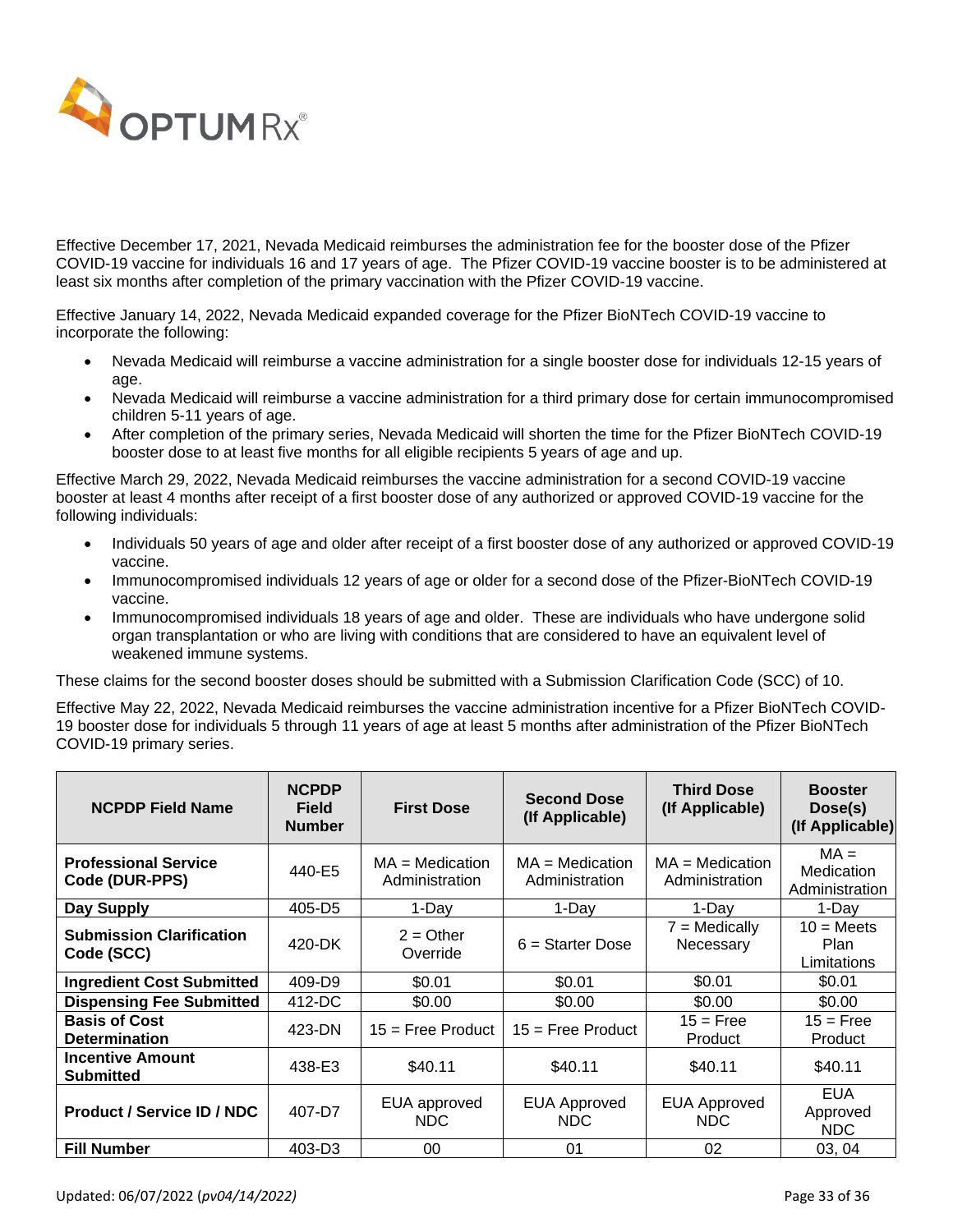

**In-Home COVID-19 Vaccine Administration**: Effective June 8, 2021, Nevada Medicaid reimburses in-home COVID-19 vaccination administration for recipients that have difficulty leaving their home or are hard-to-reach. Effective February 7, 2022, the new geographically adjusted in-home vaccination incentive fee is \$76.06.

The enhanced rate is limited only to vaccinations administered in the home. When submitting a claim, the point-of-sale (POS) provider must utilize the appropriate codes:

- Patient Residence 1=Home
- Place of Service 12=Home
- Level of Service 6=In-home
- Submission Clarification Code (SCC) 07=Medically Necessary

Please note: Utilize the SCC 07 regardless of which vaccination in the series the recipient is receiving.

**Oral Treatments for COVID-19**: Effective January 7, 2022, Nevada Medicaid reimburses for Paxlovid™ and molnupiravir. Pharmacies are advised to bill an incentive fee of \$10.17. Plan coverage is for a maximum of one treatment course per 90 days.

Paxlovid™ is authorized for the treatment of mild to moderate COVID-19 in adults and pediatric patients (12 years of age and older weighing at least 40 kilograms or about 88 pounds) with positive results of direct SARS-CoV-2 testing, who are at high risk for progression to severe COVID-19. Molnupiravir is authorized for the treatment of adults with positive results of direct SARS-CoV-2 testing, who are at high risk for progression to severe COVID-19.

The following claims processing guidance should be used to support rapid adoption of Federal emergency authorizations of self-administered free COVID-19 oral antivirals and associated policies.

This guidance covers the following scenario:

• When the pharmacy dispenses the product while fulfilling the unique dispensing requirements of the product upon receiving the prescription.

#### **Claim Submission**

When submitting a claim for the COVID-19 oral antivirals, submission should include the National Council for Prescription Drug Programs (NCPDP) fields as depicted below and follow recommended guidance.

| <b>NCPDP Field Name</b>                       | <b>NCPDP</b><br>Field<br><b>Number</b> | Guidance                                                                         |
|-----------------------------------------------|----------------------------------------|----------------------------------------------------------------------------------|
| Day Supply                                    | 405-D5                                 | Number of days the dispensed quantity will last based<br>on the prescribed dose. |
| <b>Quantity Dispensed</b>                     | 442-E7                                 | Value that represents the quantity of product dispensed                          |
| <b>Submission Clarification Code</b><br>(SCC) | 420-DK                                 | $2 =$ Other Override                                                             |
| <b>Ingredient Cost Submitted</b>              | 409-D9                                 | \$0.01                                                                           |
| <b>Dispensing Fee Submitted</b>               | 412-DC                                 | \$0.00                                                                           |
| <b>Basis of Cost Determination</b>            | 423-DN                                 | $15$ = Free Product                                                              |
| <b>Incentive Amount Submitted</b>             | 438-E3                                 | \$10.17                                                                          |
| <b>Product / Service ID / NDC</b>             | 407-D7                                 | National Drug Code (NDC) of the product                                          |
| <b>Fill Number</b>                            | 403-D3                                 | Applicable Fill Number                                                           |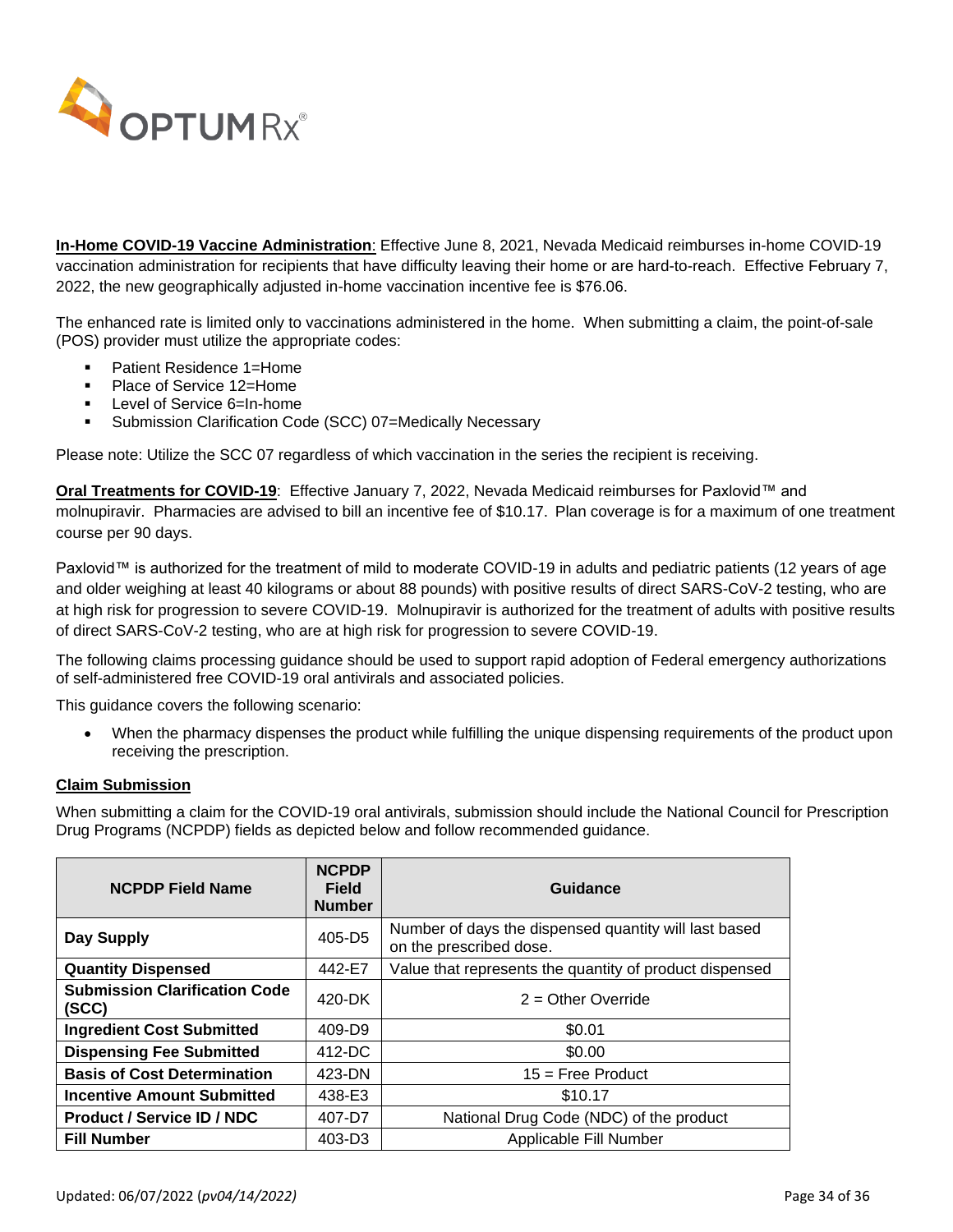

An administration fee will be paid to point-of-sale (POS) pharmacy providers that submit claims for covered COVID-19 antivirals for Nevada Medicaid Fee-for-Service (FFS) recipients within the specified product limits.

#### **Claims Submission for Pharmacist Administered Vaccinations**

- For POS claims:
	- o Submit ingredient cost submitted (409-D9)
	- o Submit Dispensing Fee Submitted (412-DC)
	- o Submit Patient Paid Amount (433-DX)
	- $\circ$  It is not required, but Incentive Amount (433-E3) may be submitted
	- o Submit Gross Amount Due (430-DU)
	- o All other fields are the same as standard POS claims.
- Response for POS claims:
	- o You will only be reimbursed what is allowed according the payment algorithm.
	- $\circ$  If the recipient is 18 years old or less, a zero ingredient cost (506-F6) will be returned, if the recipient is 19 years old or over, the ingredient cost will be reimbursed based on the algorithm above.
	- o The administration fee will be returned in the Incentive Fee field (521-FL) for all claims for vaccinations.

## **Billing Instructions for Vaccine Claims when Submitted with a Non-participating Prescriber Due to Ordering, Prescribing and Referring (OPR) Practitioner Validation**

Effective February 6, 2015, pharmacies submitting claims for vaccines to Nevada Medicaid and Nevada Check Up with non-participating prescribers will need to enter the following information:

- Prior Authorization Type (461-EU) = '01'
- Prior Authorization Number Submitted (462-EV) = '44444444444'

This override is applicable only when billing for vaccines.

#### **For more information:**

Visit:<http://dpbh.nv.gov/Programs/Programs> or [http://dpbh.nv.gov/Programs/VFC/VFC\\_-\\_Home](http://dpbh.nv.gov/Programs/VFC/VFC_-_Home) for information specific for Vaccine for Children (VFC).

All vaccines administered must be documented in Nevada's WebIZ – the Statewide Immunization Information System. Please visit: http://dpbh.nv.gov/Programs/WebIZ/WebIZ - Home for enrollment information.

## <span id="page-34-0"></span>**6.0 PROVIDER EDUCATION**

- Provider Educators are available to assist Nevada Medicaid providers who may have questions regarding the pharmacy program (i.e., Preferred Drug List (PDL), Point-of-sale messaging, etc).
- In addition to ensuring PDL compliance, the overall objective for provider educators is to improve provider awareness of the Nevada Medicaid pharmacy program policies and procedures.
- Provider training is available as needed or one-on-one if requested.
- Email [Nevada.Medicaid@optumrx.com](mailto:Nevada.Medicaid@optumrx.com) to request training or ask questions.